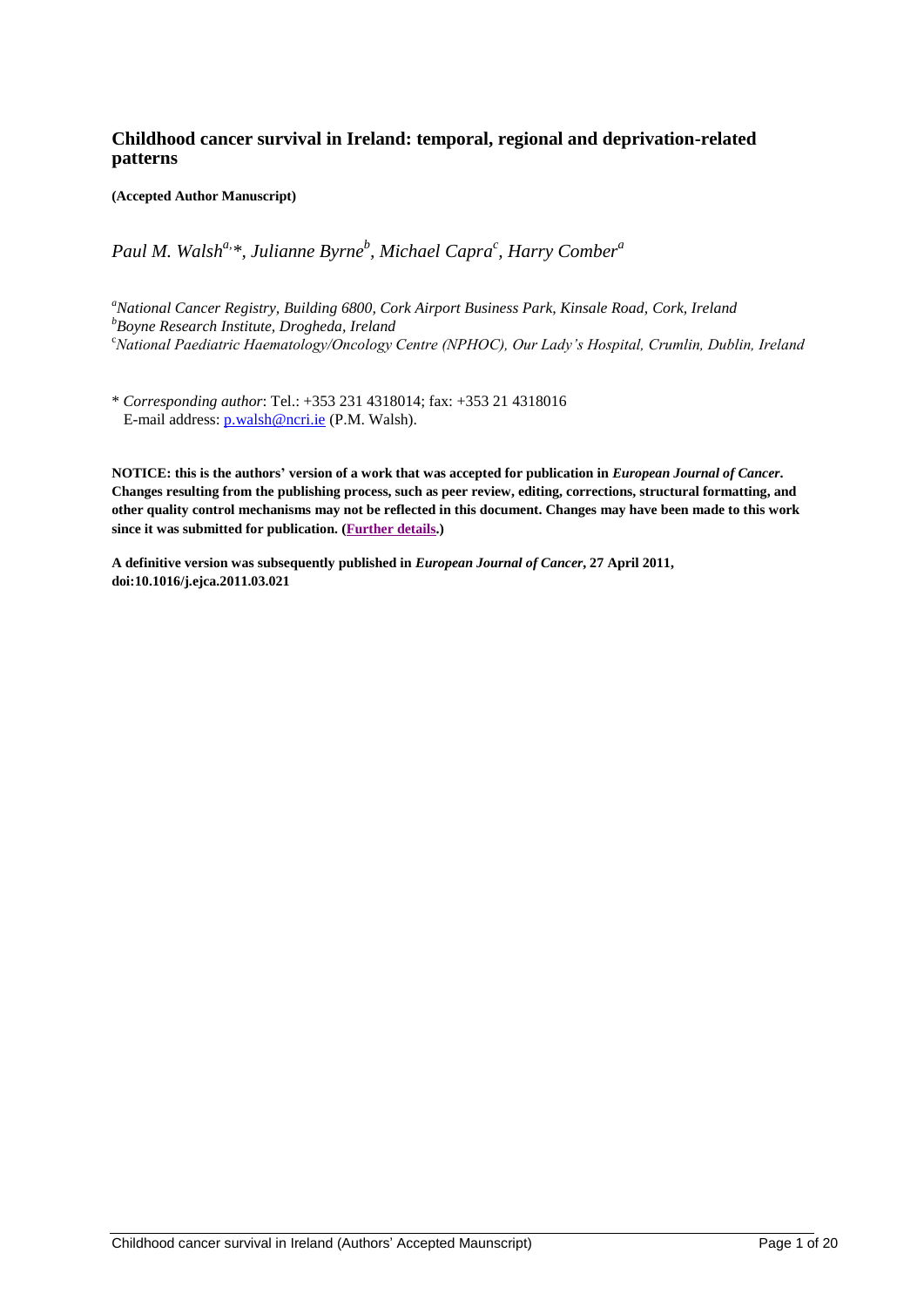#### ABSTRACT

Survival after childhood cancer varies across Europe, but national or regional studies have so far shown no survival differences related to socio-economic disparity. The relationship of childhood cancer survival to disparity has not been studied in Ireland. We assessed observed survival for Irish children (ages 0-14 years) diagnosed with cancer during the period 1994-2005, overall (for all cancers included in the 3rd edition of the International Classification of Childhood Cancer) and for three main diagnostic groups – leukaemias, lymphomas, and central nervous system tumours. Comparisons were made between two diagnosis periods (1994-1999 and 2000-2005), between four regions of residence, and between five area-based deprivation categories. Regional patterns of treatment were examined to help assess the impact of centralization of services. There was only limited evidence of improvements in survival over time. No clear evidence was found of deprivation-related influences on childhood cancer survival in Ireland, overall or for the three main diagnostic groups examined, although a weak trend was apparent for lymphoid leukaemias. Regional variation in survival was likewise not clearcut, with the possible exception of CNS tumours (significantly higher survival among patients resident in the Western region). The absence of clear trends or patterns for regional or deprivationrelated variation in survival may reflect a high degree of coordination and uniformity of treatment (and perhaps diagnostic) services, and application of standard treatment protocols nationally.

#### **KEYWORDS**

Children; cancer; observed survival; deprivation; socioeconomic status; time trends; regional variation; leukaemia; lymphoma; central nervous system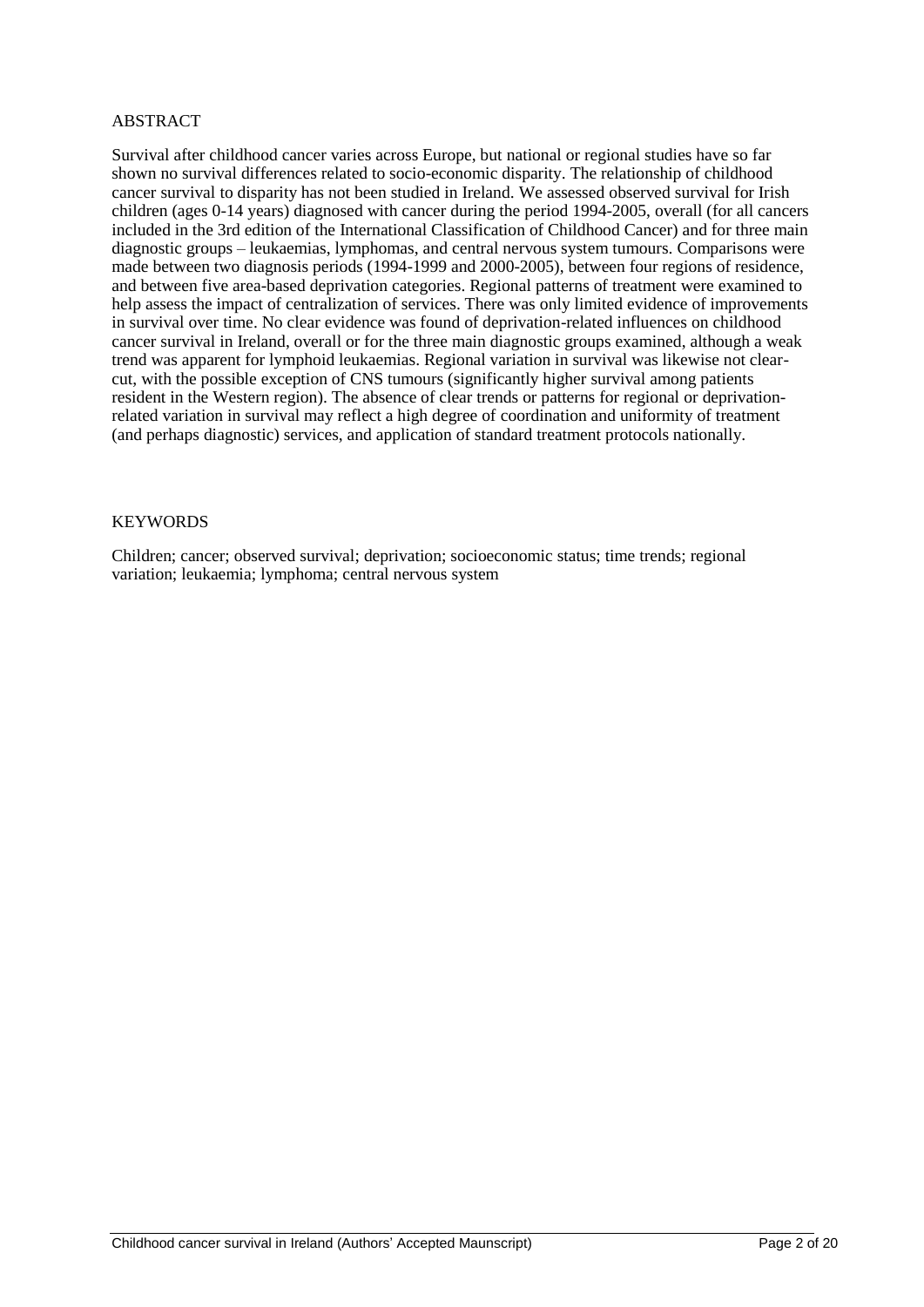## **1. Introduction**

In Ireland, five-year survival after childhood cancers diagnosed during 1994-2000 was almost 80% for both males and females.<sup>1</sup> This compared favourably with survival figures from Europe and the United States. Childhood cancer survival is steadily increasing in Europe.<sup>2-4</sup> However, significant disparities in cancer survival, both for adults and for children, have been noted between eastern and western Europe. For childhood cancer, the ACCIS study reported average five-year survival of 64% for eastern Europe compared with 75% in the west.<sup>3</sup> The EUROCARE-3 study reported five-year survival ranging 45-66% for individual eastern European countries compared with 71-90% (mainly 71-81%) for western European countries based on 1990-1994 cases.<sup>2</sup> Such geographical differences in survival after childhood cancer across Europe have been attributed to the need for more coordination, systematization and standardization in diagnosis, referral and treatment. Also, within regions, a number of studies have noted significant and persistent survival disparities related to socioeconomic status for cancers among adults.<sup>5-9</sup> Possible explanations or mechanisms involve factors relating to the tumour (e.g. stage), the patient, and access to healthcare, and interactions between these.<sup>7</sup> In contrast to adults, studies of children have shown only limited or no evidence of a survival disparity related to deprivation. $5,10-13$ 

Survival disparities after childhood cancer may exist within Ireland, but have not been evaluated previously. We developed two hypotheses regarding regional or deprivation-based influences on survival after childhood cancer here. First, cancer services are centralized in the east of the country, in Dublin, so children from more distant regions might be expected to have less favourable survival. A second hypothesis was that relative deprivation would influence survival rates.

To test our hypotheses we used data from the Irish National Cancer Registry to assess variation in survival between larger geographic regions and between area-based deprivation strata. We also assessed time-trends in survival trends, updating an earlier analysis.<sup>1</sup> Our primary focus was on the three most common diagnostic groups – leukaemias, lymphomas and related neoplasms, and central nervous system (CNS) or intracranial neoplasms.

# **2. Materials and methods**

#### *2.1. Cases and incidence*

National data on the incidence and treatment of childhood and adult cancers in Ireland are registered by National Cancer Registry (NCR) staff from patients" records, pathology reports and other sources provided by hospitals or clinics, supplemented by death certificate registrations for some cases. Analyses presented here are based on the third edition of the International Classification of Childhood Cancer  $(\angle \text{CCC})$ ,<sup>14</sup> covering neoplasms in children below age 15. Neoplasms that are explicitly excluded from the ICCC were excluded from analysis (principally tumours of benign or uncertain behaviour). However, for intracranial and intraspinal sites, benign tumours and tumours of uncertain behaviour fall within the ICCC and were included in analyses.

Case numbers and incidence rates reported here excluded neoplasms flagged as duplicates by the IARCcrgTools program [\(www.iacr.com.fr/iarccrgtools.htm\)](http://www.iacr.com.fr/iarccrgtools.htm) i.e. if second or subsequent neoplasms were considered sufficiently 'similar' by the program. Otherwise, individuals with more than one primary cancer may have been included once for each new primary neoplasm of a different type (but only the first neoplasm was included in survival analyses). Incidence rates were standardized to the traditional World standard,<sup>15</sup> using age-groups 0-4, 5-9 and 10-14. Irish population data for each year 1994-2005 were from derived from census data for 1991, 1996, 2002 and 2006, and official interpolations for intermediate years, provided by Central Statistics Office Ireland (CSO) [\(www.cso.ie\)](http://www.cso.ie/). Trends in age-standardized incidence rates were assessed using the Joinpoint program [\(srab.cancer.gov/joinpoint\)](http://srab.cancer.gov/joinpoint/).<sup>16</sup>

#### *2.2. Region of residence and region of treatment*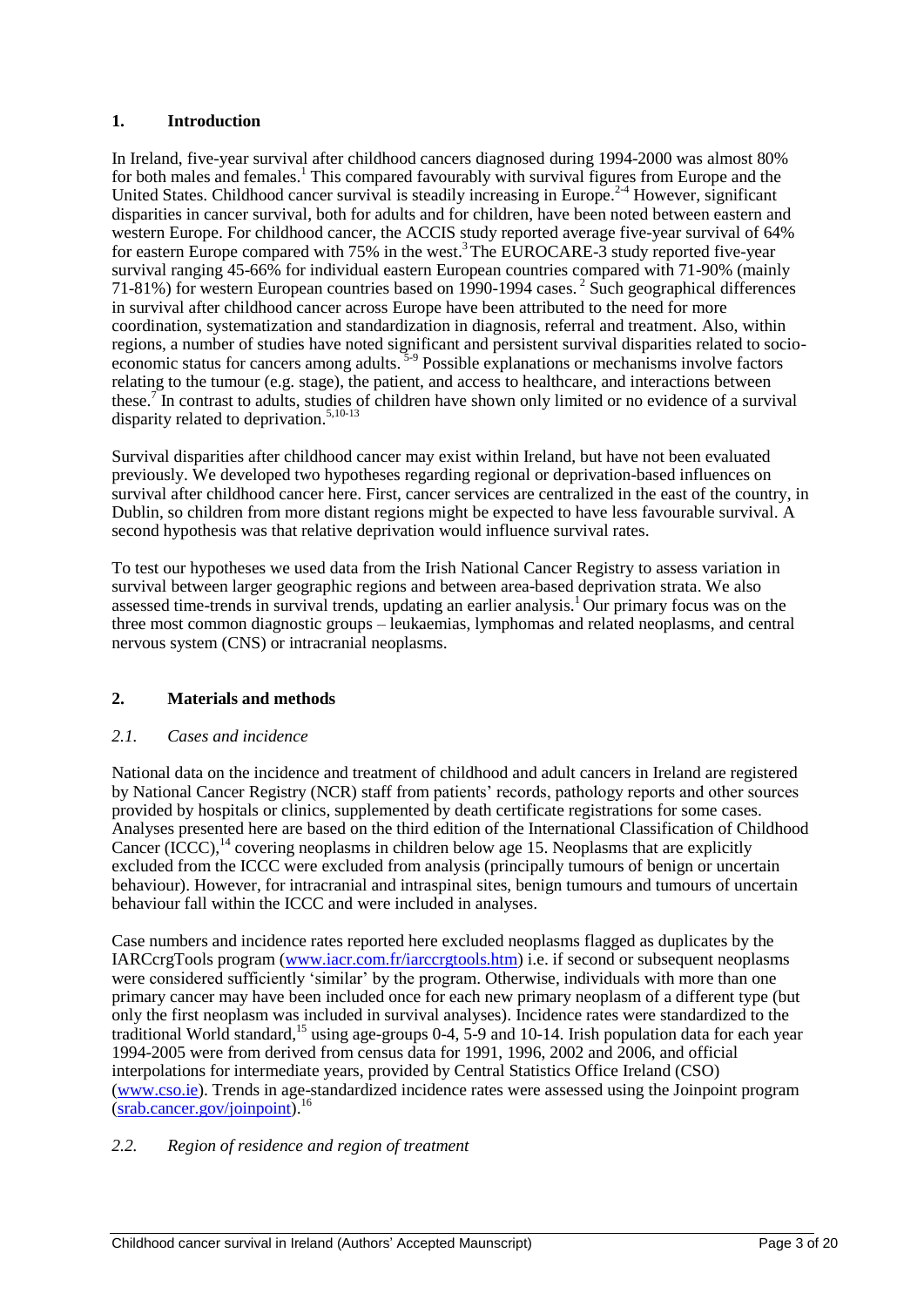Patients were assigned to one of four regions of residence, based on the Health Service Executive (HSE) administrative areas - Dublin / North-East, Dublin / Mid-Leinster, South and West - and this region was used both in descriptive analyses and in Cox regression (section 2.4). To summarize the extent to which treatment may have been centralized, regions where each patient was treated were also identified. We allocated all recorded tumour-directed treatments (aimed at removing or destroying tumour) within one year of diagnosis to the region where the hospital or other treatment centre was located. Some patients received treatment (usually of different modalities) in more than one region, or multiple treatments in the same region, and we counted each region once per patient for (a) all relevant treatments combined and also separately for (b) surgery, (c) radiotherapy and (d) medical oncology treatments. A small number of first-course treatments initiated later than six months after diagnosis may have been under-recorded, particularly for earlier diagnosis years, but the broad geographic patterns of treatment should be unaffected.

## *2.3. Deprivation: the SAHRU index*

The standard measure of area-based deprivation currently used in Ireland is the SAHRU (Small Area Health Research Unit) Deprivation Index, derived from socioeconomic data collected for c3400 Electoral Divisions (EDs) as part of the 2002 Census of Ireland.<sup>17</sup> The census variables used in the index cover upomple used along time of bought to use our experiment and expressively  $18$ index cover unemployment, social class, type of housing tenure, car ownership and overcrowding. The index is similar in design to the Carstairs and Townsends indices widely used in the UK.<sup>19-20</sup> The SAHRU index was available for 89% of all childhood cancer cases during 1994-2005, those for whom address data were precise enough to allow assignment of EDs. The ten-point index (1-10) was re-grouped for analysis into five broader categories (1-2 to 9-10). The index is known to be strongly correlated with the incidence of cancers among Irish adults, with clear associations between higher deprivation and higher risk of lung and stomach cancers and between lower deprivation and higher risk of breast cancer and melanoma.<sup>18</sup>

## *2.4. Survival*

Follow-up of Irish cancer cases by the NCR was based on matching of personal details against national death certificate data n provided by the CSO and the General Registrar"s Office and updated four times each year. Clinical data on deaths were also used where available. Observed survival is presented, as the standard approach for children in western populations, and has been estimated by life-table methods using the *strs* command in Stata [\(www.pauldickman.com/rsmodel/stata\\_colon/\)](file:///D:/My%20Documents/Childhood%20cancer/19942006analysis/EJC%20submission/www.pauldickman.com/rsmodel/stata_colon/). Cohort estimates of five-year and ten-year survival are presented for 1994-2005, and five-year survival for the diagnosis periods 1994-99 and 2000-2005, based on follow-up to the end of 2006. "Hybrid" estimates are also presented for the period 2000-2005, based on all cases diagnosed during those years and longer-term follow-up of cases diagnosed in earlier years supplemented by one-year follow-up of cases diagnosed in 1999. This approach and related "period" approaches provide an empirically validated basis for more up-to-date assessment of longer-term survival.<sup>21-22</sup> Estimates were not standardized for age (but model-based comparisons were adjusted for age – see below). Conditional survival (e.g. survival to five years assuming survival through the first year) was also examined, by diagnosis period and deprivation category, to allow assessment of possible late influences on survival (details presented in Appendices 2-3).

Possible regional variations in survival were examined by area of residence, and fuller address data was also used to assign patients to Electoral Divisions (ED), allowing assignment of ED-based deprivation. Formal comparisons of survival between diagnosis cohorts, areas of residence or deprivation categories were made by Cox regression, adjusted for sex, five-year age-group and casemix. For regional and deprivation-category analyses (included in a single model), diagnosis period – 1994-1999 or 2000-2005 – was also adjusted for. For all cancers combined, the case-mix categories used were (following EUROCARE-4):<sup>4</sup> lymphoid leukaemias (ICCC Ia); acute myeloid leukaemias (Ib); Hodgkin lymphomas (IIa); non-Hodgkin lymphomas (IIb); CNS tumours (III); kidney (ICD10 C64-C65); eye and orbit (C69); bone (C40-C41); soft tissues (C49); and other sites. Within groups I-III, categories Ia-e, IIa-e and IIIa-f were used, respectively. Proportionality of hazards was assessed by testing the effect of including interactions between covariates and follow-up time in the Cox model [\(www.ats.ucla.edu/stat/stata/faq/test\\_proportionality.htm\)](http://www.ats.ucla.edu/stat/stata/faq/test_proportionality.htm). If there was significant interaction, the final model used was stratified by the relevant covariate(s) (mainly case-mix and age).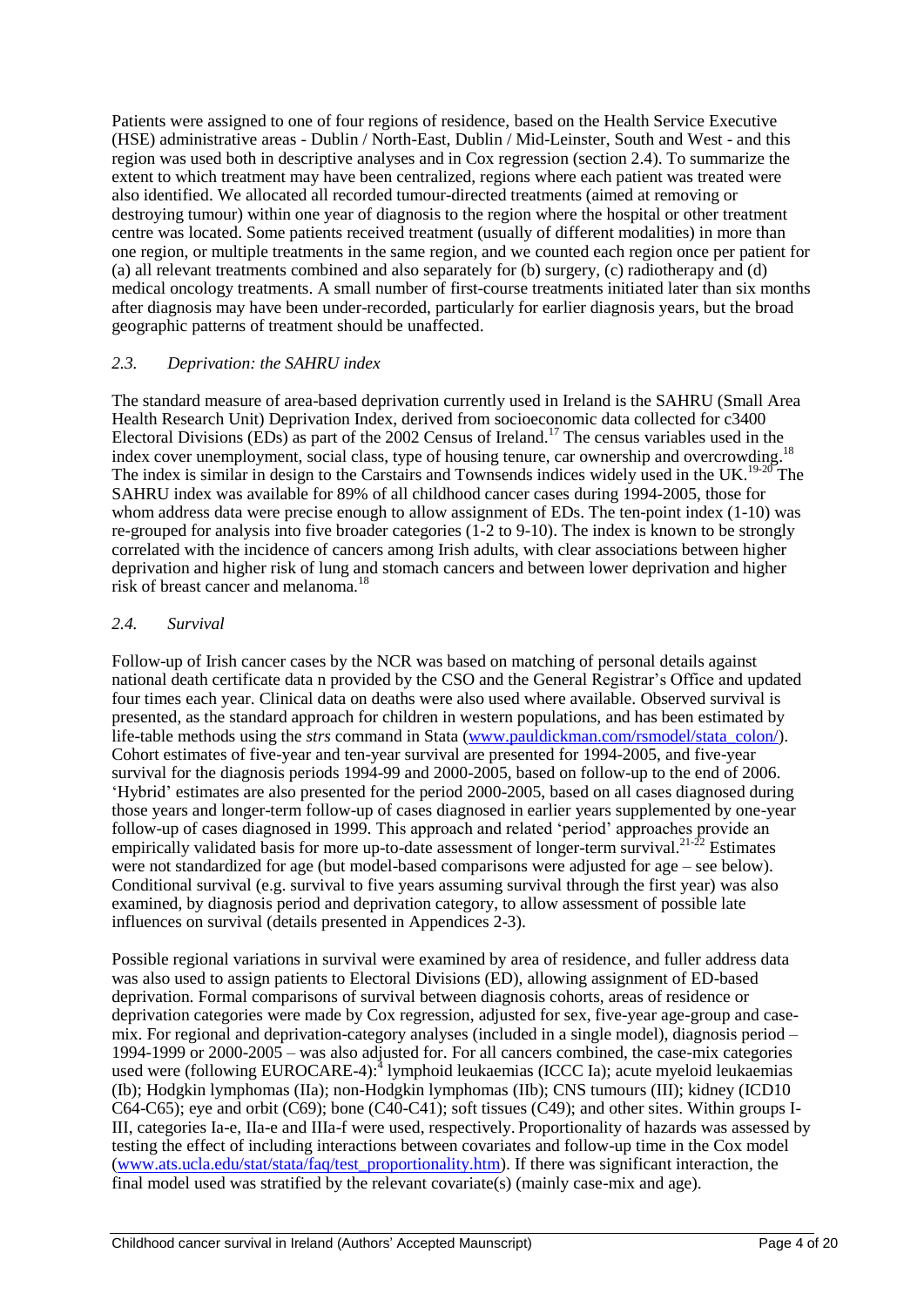# **3. Results**

## *3.1 Patient characteristics and data quality indicators*

Data on 1452 newly diagnosed cases of childhood cancer (within the ICCC groups I-XII) in Ireland during 1994-2005, an average of 121 per year, are summarized in Table 1. The percentage of cases microscopically verified and the percentage of cases assigned to non-specific tumour morphologies were broadly similar to recent figures for Europe as a whole.<sup>4</sup> After excluding second malignancies and cases with same diagnosis and death date, 1440 patients were included in survival analyses. All patients diagnosed during 1994-1996 (24% of total) had potential follow-up of a full ten years to the end of 2006, while those diagnosed during 1994-2001 (65%) had potential follow-up of five years. The remainder had between one and five years of follow-up, but no patients were known to have been lost to follow-up.

Of all cancer patients, 30% were resident in areas of highest deprivation (category 9-10), similar to the distribution of the childhood population at risk (Table 2). The distribution of patients by deprivation category within specific diagnostic groups was also broadly similar to the overall distribution.

## *3.2. Region of treatment in relation to region of residence*

Regardless of region of residence (Fig. 1), a high proportion of patients had tumour-directed treatment (within a year of diagnosis) in the Dublin / Mid-Leinster (DML) region: 72% overall, ranging from 61% of patients resident in the Southern region to 79% of those resident in DML (Appendix 1). For leukaemias, lymphomas and related neoplasms, in particular, 85% of patients had treatment (mainly chemotherapy) in DML. Treatment of CNS tumours was more evenly split between DML (39% of patients, mainly for radiotherapy and medical oncology) and Dublin / North-East (48%, mainly surgery).

## *3.3. Incidence by diagnostic group and diagnosis period*

Overall, the rate of childhood cancer increased from 137 per million during 1994-97 to 158 per million during 2002-2005, with an average percentage increase of 1.5% each year (Table 3). Leukaemia rates increased from 43 per million to 50, and lymphoma rates from 13 to 16, over the same period. Rates of tumours of the CNS showed little change from 40 per million during 1994-1997 to 39 during 2002-2005. However, trends during 1994-2005 as a whole were not statistically significant for any group or overall (Figure 2).

#### *3.4. Survival estimates and time-trends in survival*

Five-year survival for all cancers of childhood averaged 79% for 1994-2005 as a whole, and varied little over time (79% for 1994-1999, 80% for 2000-2005) (Table 4). Leukaemias and related neoplasms also showed little change in survival between diagnosis periods (overall figure 77%), as did tumours of the central nervous system (73%). Average five-year survival for lymphoma patients did show an apparent increase, from 87% in 1994-1999 to 96% in 2000-2005 (overall 91%).

However, model-based comparisons, adjusted for age, sex and case-mix, found no significant changes in survival between the diagnosis periods 1994-99 and 2000-05, either overall or for any of the 12 specific diagnostic groups within the International Classification of Childhood Cancer (Table 4, data for groups IV-XII not shown). Lymphomas showed the strongest indications of improvement (hazard ratio 0.35, 95% CI 0.09-1.31, P=0.119).

Conditional survival after the first year following diagnosis was high, as most deaths occurred in the first year. As with total five-year survival, there was little evidence of an upward trend in conditional five-year survival (Appendix Table 2). Estimates of ten-year survival were, in general, only slightly lower than the five-year estimates (Table 4). Conditional ten-year survival (for children who survived five years) was very high - 96% for all cancers combined and for leukaemias and related neoplasms,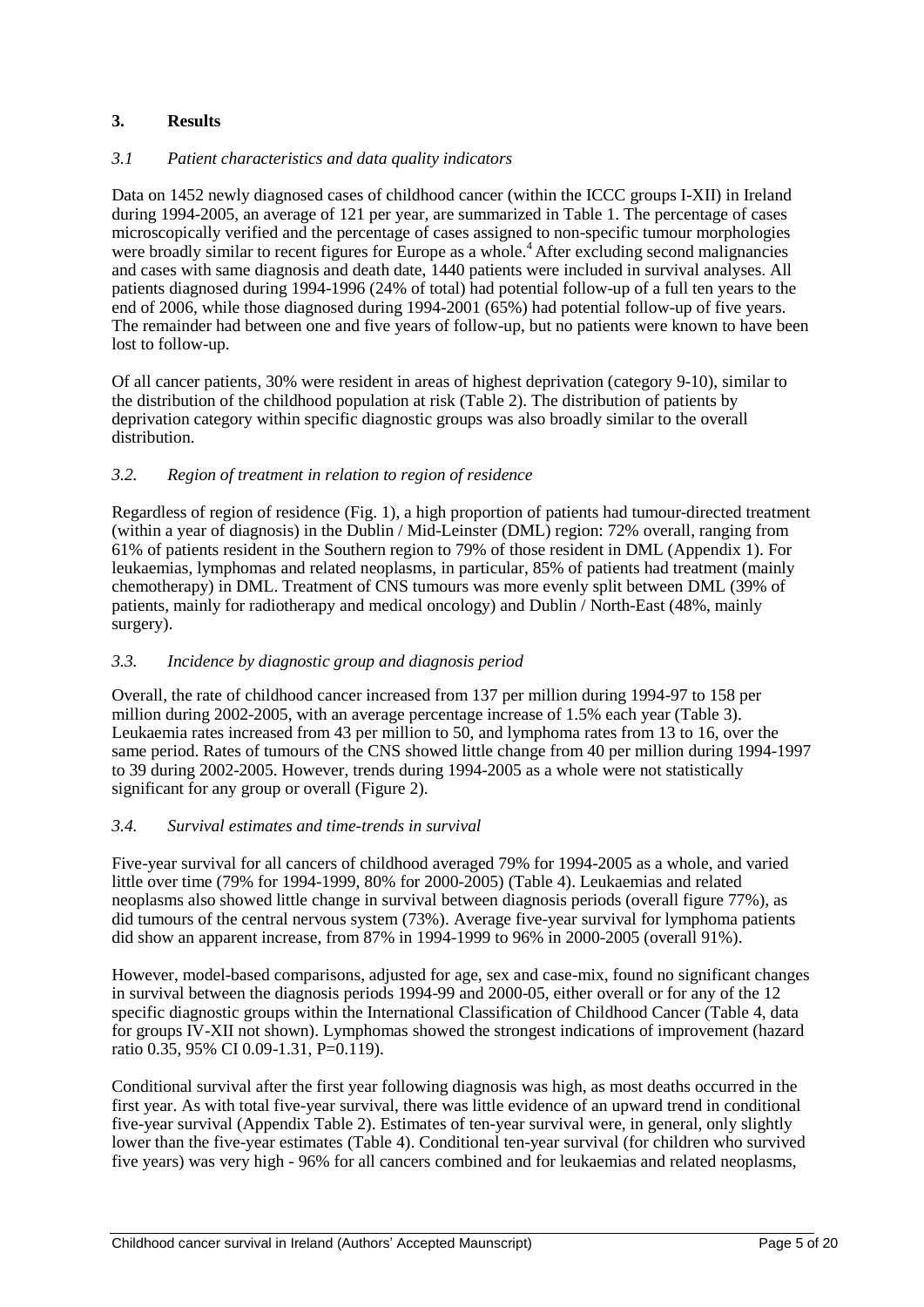99% for lymphomas and related neoplasms, and 95% for CNS, intracranial and intraspinal neoplasms (Appendix Table 2).

## *3.5. Survival variation by region of residence*

When survival was evaluated according to region of residence there were relatively minor differences across the four regions (Table 5). Neither of the Dublin regions had better results than the Southern or Western regions. In fact, children from other regions seemed to do better than those from Dublin and adjacent counties, comparing childhood cancers as a whole, although the differences were not statistically significant (having adjusted for age, sex, diagnosis period, case-mix and deprivation category).

Within specific diagnostic groups, there were some indications of variation in five-year or ten-year survival between the regions, but with little indication of consistency across cancer types. Survival from CNS tumours was significantly higher among patients resident in the Western region (adjusted hazard ratio 0.51, 95% CI 0.29-0.91) compared with Dublin /Mid-Leinster. Otherwise variation was not statistically significant.

Restriction of survival comparisons to the first six months of follow-up after diagnosis accentuated regional variation in survival after CNS tumours: adjusted hazard ratio 0.21 (0.05-0.93, P=0.040) for the Western region compared with Dublin/ Mid Leinster. But early mortality did not vary significantly between regions for cancers as a whole or for leukaemias (details not presented), and could not be compared for lymphoma because of few early deaths.

## *3.6. Survival variation by deprivation category*

Across the five deprivation categories examined, midpoint estimates of five-year survival during 1994-2005 varied between 75% (categories 7-8) and 83% (categories 3-4) for all childhood cancers combined (Table 5). There was no clear trend across deprivation categories in the unadjusted figures for five-year or ten-year survival, or for conditional survival (Appendix Table 3), overall or for specific diagnostic groups. Likewise there was no significant variation comparing more deprived with the least deprived areas, having adjusted for age, sex, diagnosis period, case-mix and region of residence (Table 5).

#### 5. **Discussion**

#### *5.1 Time-trends in survival*

Our analysis indicates only modest (if any) improvement in survival over time, with no statistically significant trends and some apparent small declines. These minor trends seem likely to reflect a combination of the small numbers of cases (or more particularly deaths) involved, and the already high survival for most childhood cancers in Ireland from 1994 onwards. <sup>1</sup> Across Europe, EUROCARE comparisons of childhood cancer survival for the periods 1990-1994, 1995-1999 and 2000-2002 have indicate continuing (though sometimes small) improvements for most diagnostic groups, including significant reductions for lymphoid leukaemias and for CNS tumours between the latter two periods.<sup>2,4</sup> A narrowing of differences between countries was also noted in more recent vears compared with 1990-1994. $^{2,4}$ 

#### *5.2 Deprivation-related and regional variation in survival*

We found no clear evidence of an influence of deprivation on childhood cancer survival, although there was some suggestion of an effect for leukaemias (especially lymphoid leukaemias). Nor was there substantial regional variation in survival, overall or for the leukaemias or lymphomas, although the Western region had significantly higher survival for tumours of the central nervous system. For leukaemias, these findings are broadly in line with those from other studies internationally. In general, published results showing a lack of influence of deprivation on childhood cancer contrast with findings for adult cancers.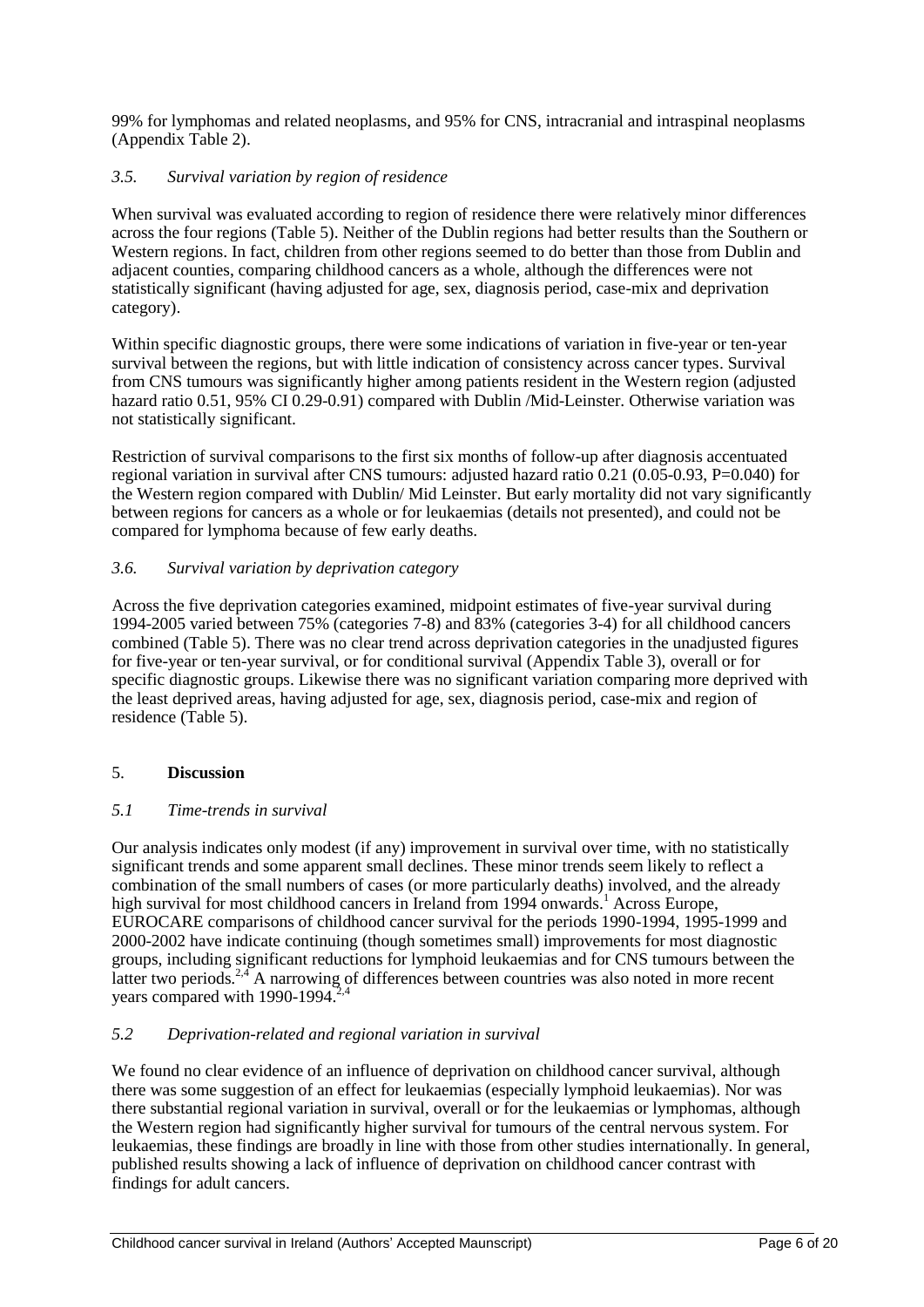The strongest evidence we found of a deprivation influence was for lymphoid leukaemias (ICCC diagnostic group Ia), which has been the focus of most other studies. Point estimates of five-year survival ranged from 83% in the least deprived category to 75% in the most deprived, and ten-year estimates from 83% down to 71% over the same deprivation range. But the overall adjusted trend was not statistically significant, nor were the adjusted mortality hazard ratios for specific higherdeprivation categories.

The observation that survival after CNS tumours was better in the Western region compared to Dublin/Leinster is in contrast to our hypothesis that residence at a greater distance from Dublin would be associated with poorer survival because of difficulties in accessing specialty care. We cannot explain this finding*.*

There was a high degree of centralization of treatments for the cancer types we focused on here. This, in combination with application of standard treatment protocols nationally or enrolment in clinical trials (although neither of these can be assessed directly from the NCR dataset), may account for the general lack of clear regional or deprivation-related variation in survival. It may be that children with cancer have access to uniform treatments regardless of means, since the private sector does not provide paediatric oncology services in Ireland.

A study of childhood leukaemia in the Netherlands (1973-1979 diagnoses of acute lymphoblastic and acute non-lymphoblastic leukaemia) likewise suggested that "good access to diagnosis and treatment … carried out with a high degree of national uniformity" may have explained, in part, the finding of only "slight and equivocal" differences in survival in relation to parental education level.<sup>10</sup> Among UK children diagnosed with acute lymphocytic leukaemia during 1971-1990, there was little variation in survival between deprivation categories although some weak evidence that survival was poorest in the most deprived group.<sup>12</sup> One possible interpretation suggested was that access to treatment was similar across groups. However, significant variation in survival was noted among regions of residence, especially within the first six months after diagnosis, having adjusted for age, sex and deprivation.<sup>12</sup> A study of childhood cancer patients in Yorkshire during 1974-1995 noted significant declines in (unadjusted) survival across five deprivation strata for all cancers combined, leukaemias and central nervous system tumours, but not after adjustment for age, ethnicity and other factors.<sup>1</sup> Similarly, no significant socio-economic survival gradient was noted for children with cancer across England and Wales during 1971-1995.<sup>5</sup> This was considered likely to reflect the availability of effective chemotherapy for many childhood malignancies and a high degree of centralisation of treatment in specialist centres.

#### *5.3 Strengths and limitations of this study*

This study is based on full, population-based coverage of childhood cancers throughout Ireland. A further strength is that all relevant neoplasms, including benign tumours of CNS of intracranial sites, and haematological neoplasms not classed as "malignant" in earlier editions of the International Classification of Childhood Cancers, have been registered by the National Cancer Registry throughout the study period (1994-2005). Routine collection of treatment data (modality, date and location) has also been underway since the NCR"s establishment in 1994, which potentially aids interpretation of survival statistics here.

Limitations include the length of available follow-up – a full five years of follow-up was only available for patients diagnosed during 1994-2001, and ten years for 1994-1996. Comparisons between areas of residence and deprivation categories were made for multiple diagnostic groups, thus by chance some "statistically significant" findings might be expected. On the other hand, the small numbers of incident cases and more particularly deaths in each region or deprivation category might not allow detection of real differences. Only limited information (insufficient for analysis) was available on stage or other prognostic factors for childhood cancers in this study, especially for leukaemias and CNS tumours (neither included in the 5th edition of the AJCC cancer staging scheme currently used by NCR).<sup>23</sup> A further limitation is the use of ecological rather than individual data for attribution of deprivation categories to patients. It would be preferable to have an indicator of socio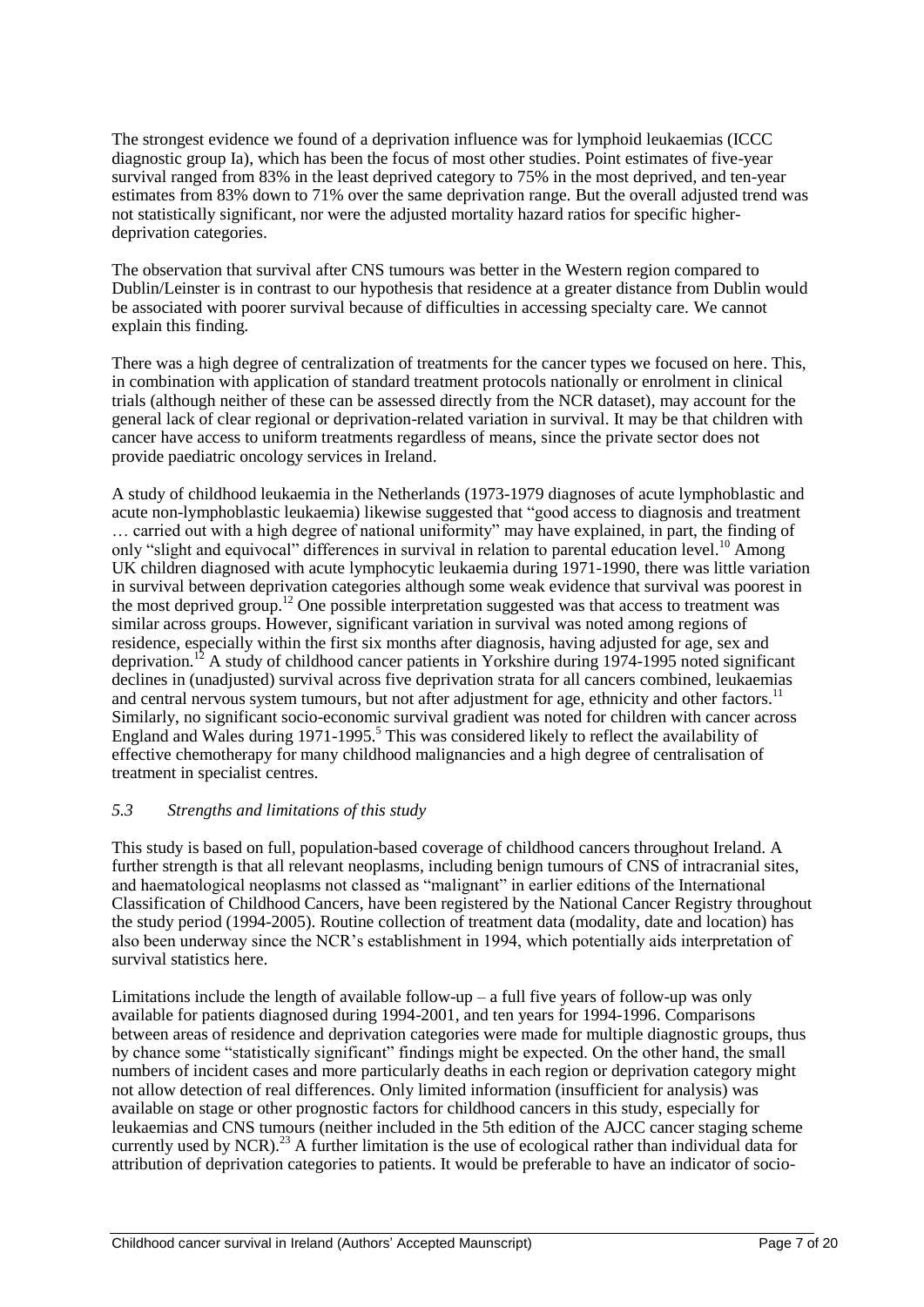economic status for each patient; however, this information is not currently available to the cancer registry.

## *5.4 Survival comparisons with Europe*

Of the cancers for which direct comparisons are possible with recent EUROCARE survival figures (Appendix Table 4),<sup>4</sup> Irish survival figures appear to be slightly lower for lymphoid leukaemias and some other diagnostic groups. Generally, however, Irish figures seem broadly comparable. A previous analysis of Irish survival data, covering 1994-2000 cases, noted relatively high five-year survival for acute non-lymphocytic leukaemias here (67% age-standardized) compared with EUROCARE-3 data from 1990-1994 for Europe as a whole  $(48%)$  and the Nordic countries  $(62%)$ .<sup>1</sup> For the equivalent current ICCC grouping, acute myeloid leukaemias, Irish five-year survival during 2000-2005 was still moderately high (64% age-standardized) but now closer to or slightly lower than the EUROCARE-4 averages for Europe (67%) and northern European (average (68%) from 1995-2002 (Appendix 4). This seems to reflects improvements in European survival rates for these leukaemias between the two EUROCARE studies. 2,4

## *5.5 Conclusions*

With cancer incidence data now available comprehensively for Irish children back to 1994, there is increasing potential for detection of factors influencing late mortality. The present analysis did not find strong evidence of disparities in childhood cancer survival within Ireland, and medium-term survival figures are quite high in a European context. However, in the absence of precise information that can only be obtained by personal contact, it may not be possible to detect subtle influences of socio-economic status on long-term survival. Nevertheless, as the National Cancer Registry matures and years of long-term follow-up accrue, we will be able to produce useful information to inform policy and service provision for this growing population of patients.

## **Conflict of interest statement**

None declared.

#### **Acknowledgements**

We thank the staff at the National Cancer Registry for their work in abstracting and collating data, including Neil McCluskey and Dr Sandra Deady for assistance with geographic and population data, and the staff of hospitals and treatment centres who provided access to clinical and pathology data. Dr Riccardo Capocaccia (EUROCARE project) provided updated population weights to allow agestandardized comparisons of survival data.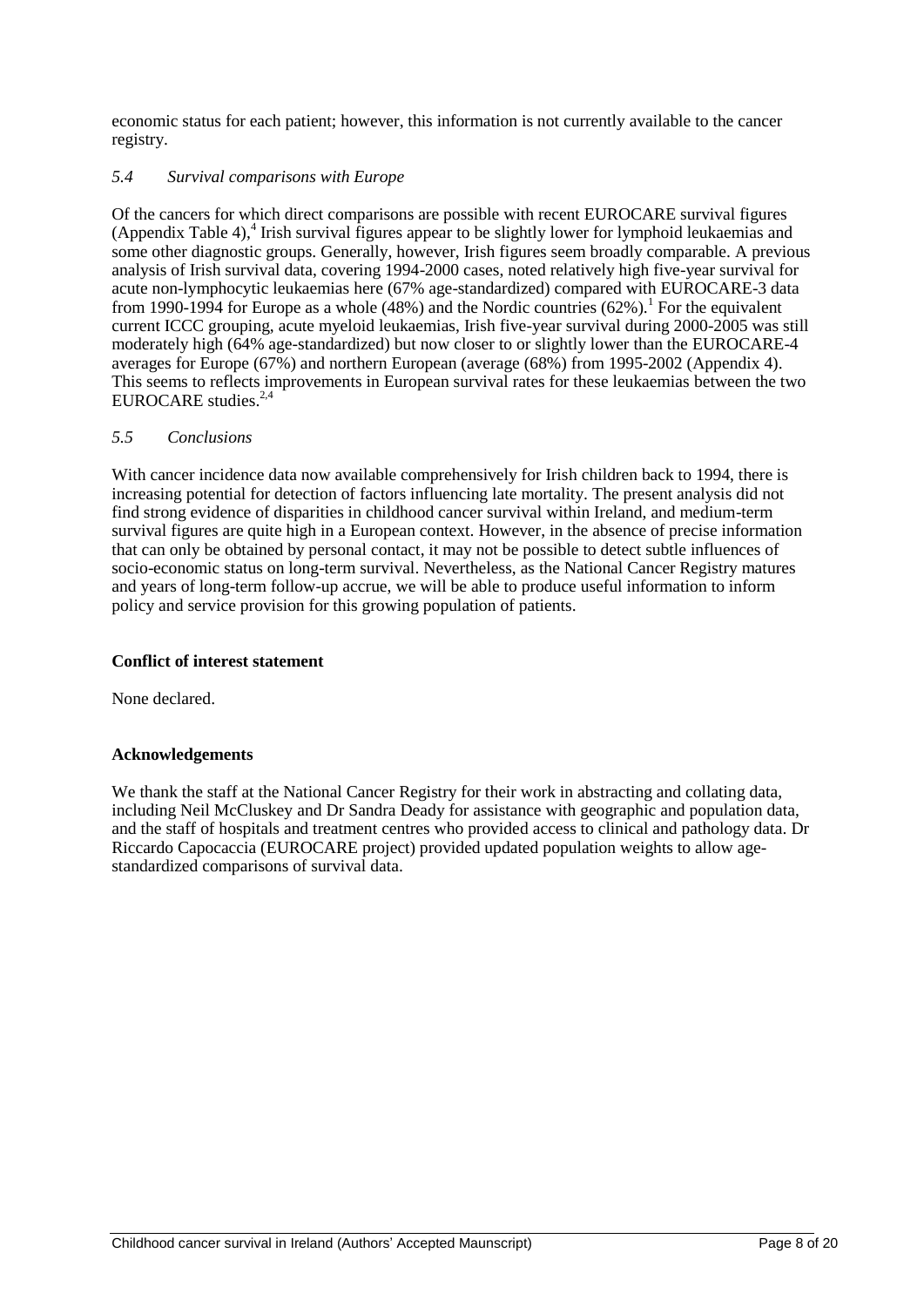#### **References**

- 1. Stack M, Walsh PM, Comber H, et al*.* Childhood cancer in Ireland: a population-based study. *Arch Dis Child* 2007;**92**:890-7.
- 2. Gatta G, Corazziari I, Mangani C, *et al*. Childhood cancer survival in Europe. *Ann Oncol*  2003;**14**(Suppl 5):v119-27.
- 3. Sankila R, Martos Jiménez MC, Miljus D, et al. Geographical comparison of cancer survival in European children (1988–1997): Report from the Automated Childhood Cancer Information System project. *Eur J Cancer* 2006;**42**:1972-80.
- 4. Gatta G, Zigon G, Capocaccia R, et al. Survival of European children and young adults with cancer diagnosed 1995-2002. *Eur J Cancer* 2009;**45**:992-1005.
- 5. Coleman MP, Babb P, Sloggett A, et al. Socioeconomic inequalities in cancer survival in England and Wales. *Cancer* 2001;**91**(Suppl):208-216.
- 6. Power DA, Brown RS, Brock CS, et al. Trends in testicular carcinoma in England and Wales, 1971-99. *BJU Int* 2001;**87**:361-5.
- 7. Woods LM, Rachet B, Coleman MP. 2006. Origins of socio-economic inequalities in cancer survival: a review. *Annals of Oncology* 2006;**17**:5-19.
- 8. Sloggett A, Young H, Grundy E. The association of cancer survival with four socioeconomic indicators: a longitudinal study of the older population of England and Wales 1981–2000. *BMC Cancer* 2007;**7**:20.
- 9. Rachet B, Ellis L, Maringe C, et al. Socioeconomic inequalities in cancer survival in England after the NHS cancer plan. *Br J Cancer* 2010;**103**:446-53.
- 10. Coebergh JWW, van der Does-van den Berg A, Hop WCJ, et al. Small influence of parental educational level on the survival of children with leukaemia in the Netherlands between 1973 and 1979. *Eur J Cancer* 1996;**32A**:286-9.
- 11. McKinney PA, Feltbower RG, Parslow RC, et al. Survival from childhood cancer in Yorkshire, U.K.: effect of ethnicity and socio-economic status. *Eur J Cancer* 1999;**35**:1816- 23.
- 12. Schillinger JA, Grosclaude PC, Honjo S, et al. Survival after acute lymphocytic leukaemia: effects of socioeconomic status and geographic region. *Arch Dis Child* 1999;**80**:311-7.
- 13. Feltbower RG, McNally RJQ, Kinsey SE, et al. Epidemiology of leukaemia and lymphoma in children and young adults from the north of England, 1990-2002. *Eur J Cancer* 2009;**45**:420- 7.
- 14. Steliarova-Foucher E, Stiller C, Lacour B, Kaatsch P. International Classification of Childhood Cancer, Third Edition. *Cancer* 2005;**103**:1457-67.
- 15. Jensen OM, Parkin DM, MacLennan R et al. (Editors) *Cancer registration: principles and methods.* International Agency for Research on Cancer, Lyon, 1991.
- 16. Kim HJ, Fay MP, Feuer EJ, Midthune DN. Permutation tests for joinpoint regression with applications to cancer rates. *Stat Med* 2000;**19**:335-51.
- 17. Kelly A, Teljeur C. *A new national deprivation index for health and health services research*. Small Area Health Research Unit, Trinity College, Dublin, 2004.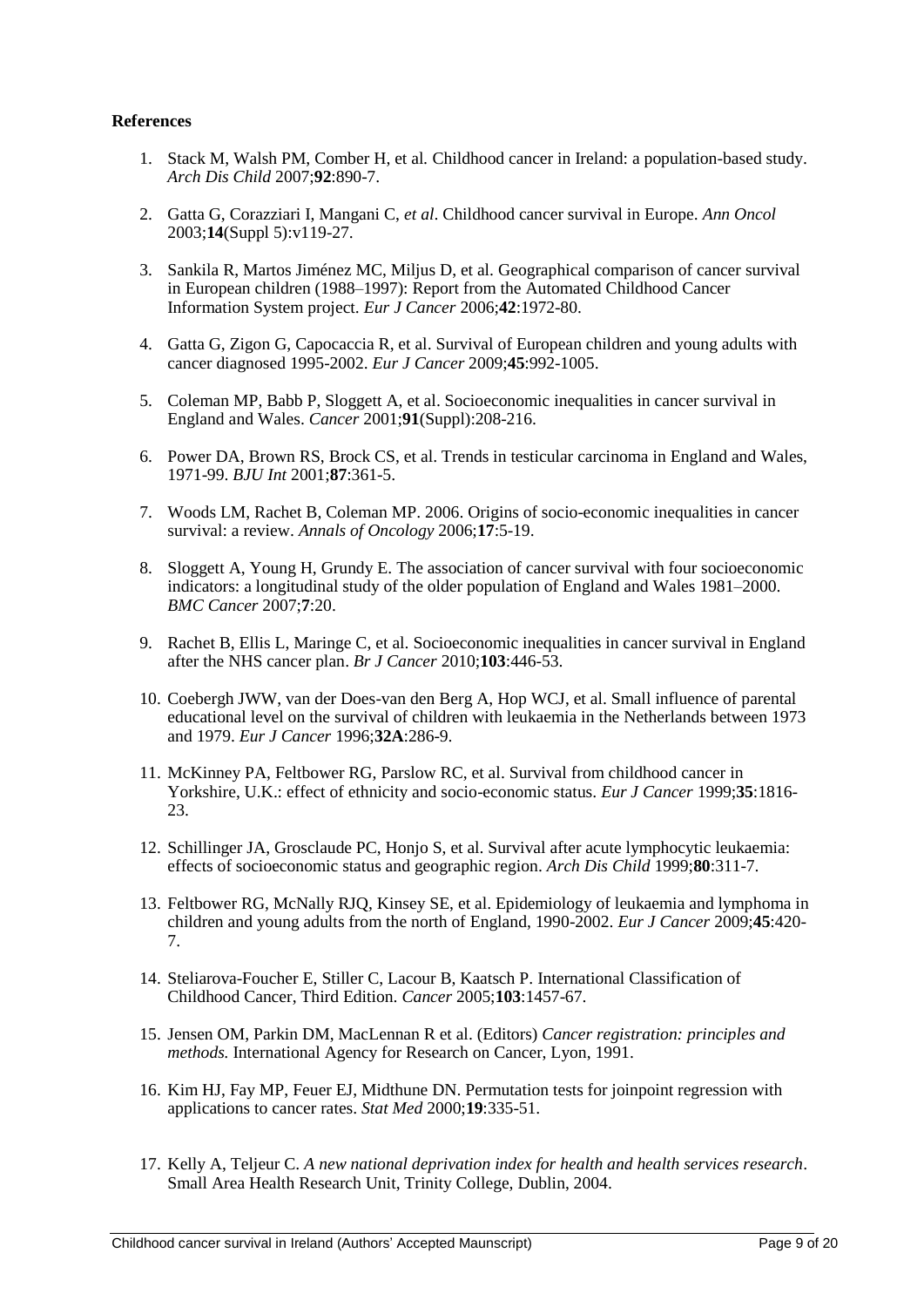- 18. Carsin A-E, Sharp L, Comber H. *An atlas of cancer in Ireland 1994-2003*. National Cancer Registry, Cork, 2009.
- 19. Carstairs V, Morris R. *Deprivation and health in Scotland*. Aberdeen University Press, Aberdeen, 1991.
- 20. Phillimore P, Beattie A, Townsend P. Widening inequality of health in northern England. *BMJ* 1994;308:1125-28.
- 21. Brenner H, Gefeller O, Hakulinen T. Period analysis for 'up-to-date' cancer survival data: theory, empirical evaluation, computational realisation and applications. *Eur J Cancer* 2004;**40**:326-335.
- 22. Brenner H, Rachet B. Hybrid analysis for up-to-date long-term survival rates in cancer registries with delayed recording of incident cases. *Eur J Cancer* 2004;**40**: 2494-501.
- 23. Fleming IDD, Cooper JS, Henson DE, et al. (Editors) *AJCC cancer staging handbook. Fifth Edition.* Lippincott Williams & Wilkins, Philadelphia, 1998.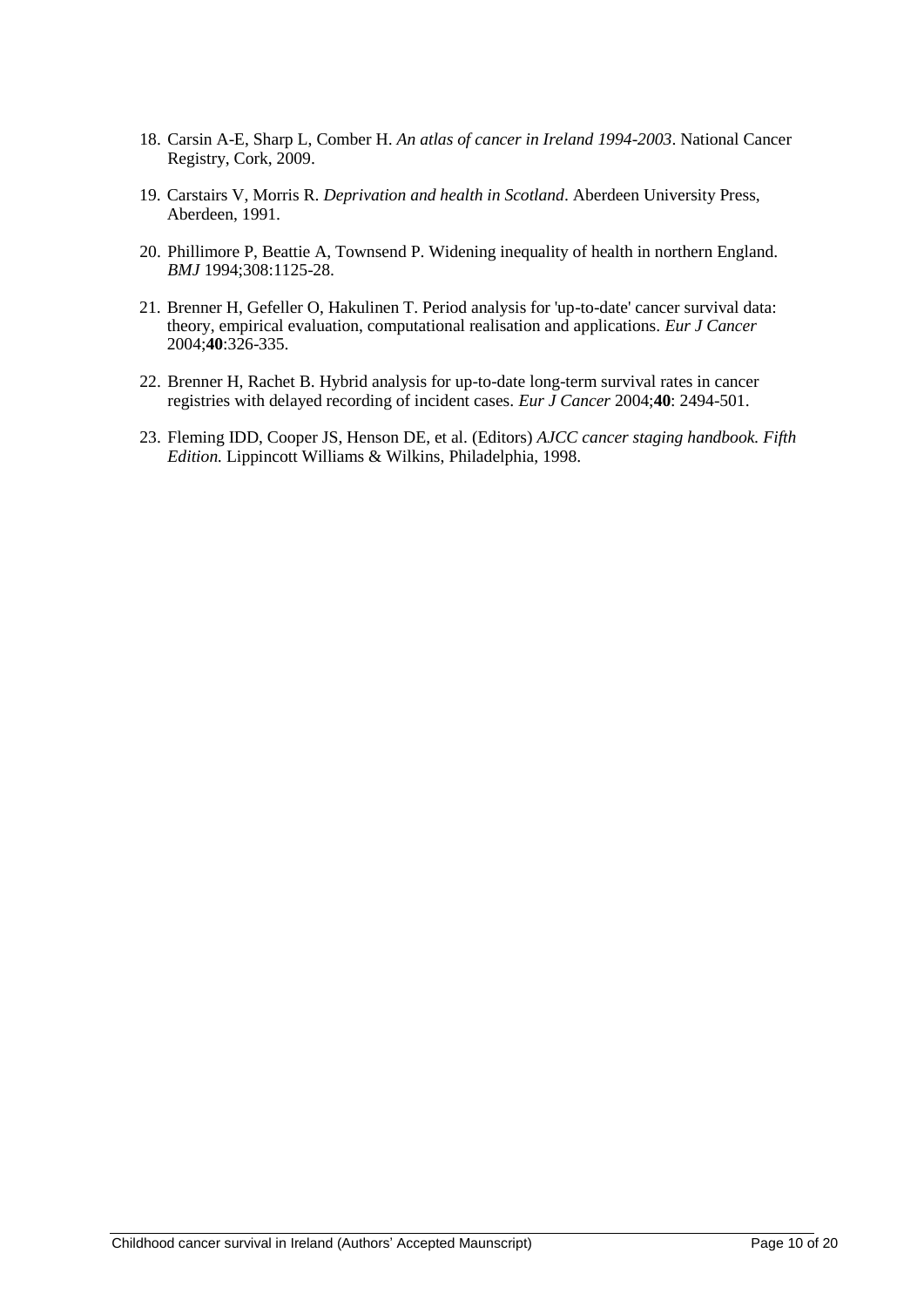

**Figure 1 - Irish regions (Health Service Executive areas) used for geographical analysis of childhood cancer survival, with regional case-totals shown by region of residence (1994-2005)**



**Figure 2 - Trends in annual incidence (world age-standardized rates per million) of childhood cancer in Ireland, 1994-2005**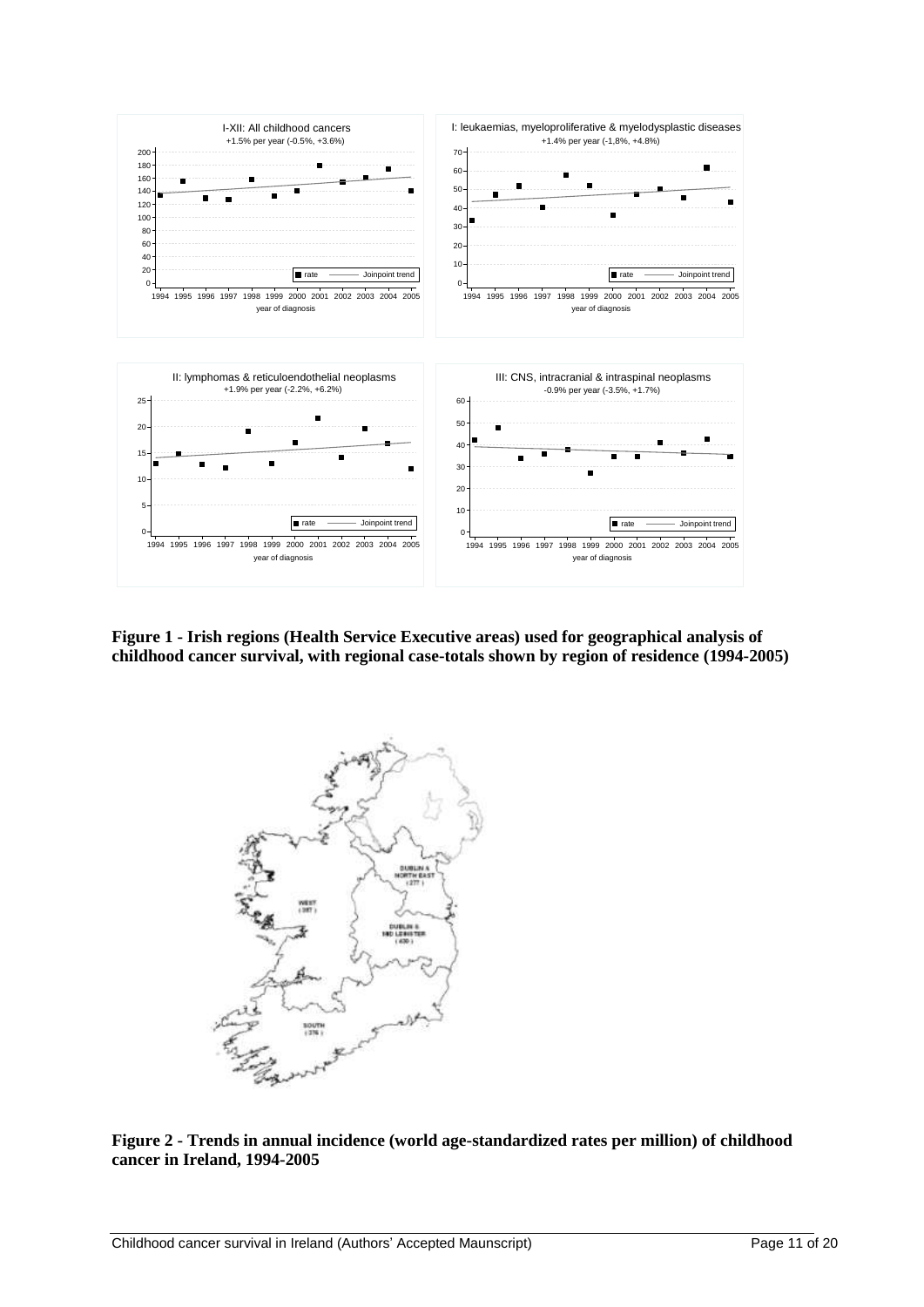## **Table 1 - Summary of patient characteristics and data-quality indicators for incident childhood cancers (first malignancy per patient), Ireland, 1994-2005**

|                                                 | Cases<br>1994-2005 | $\frac{0}{0}$ | Cases<br>1994-1999 | $\%$    | Cases<br>2000-2005 | $\%$ | $\%$<br>EUROCARE-4 |
|-------------------------------------------------|--------------------|---------------|--------------------|---------|--------------------|------|--------------------|
| All cases (valid ICCC)                          | 1452               |               | 679                |         | 773                |      |                    |
| <b>Boys</b>                                     | 787                | 54%           | 367                | 54%     | 420                | 54%  |                    |
| 0-4 years of age at diagnosis                   | 631                | 44%           | 282                | 42%     | 349                | 45%  | $^{c}46%$          |
| 5-9 years                                       | 386                | 27%           | 183                | 27%     | 203                | 26%  | $\degree$ 26%      |
| $10-14$ years                                   | 435                | 30%           | 214                | 32%     | 221                | 29%  | $^{\circ}28\%$     |
| Microscopic verification                        | 1354               | 93%           | 639                | 94%     | 715                | 93%  | 496%               |
| Unspecified cases <sup>a</sup>                  | 74                 | 5.1%          | 39                 | 5.7%    | 35                 | 4.5% | $^{d}3.8%$         |
| Death-certificate- or autopsy-only <sup>b</sup> | 4                  | 0.3%          | 2                  | 0.3%    | 2                  | 0.3% | $^{d}$ 0.4%        |
| Other death=diagnosis date <sup>b</sup>         | 3                  | 0.2%          | 2                  | 0.3%    | 1                  | 0.1% |                    |
| Second or subsequent tumours <sup>b</sup>       | 5                  | 0.3%          | 2                  | 0.3%    | 3                  | 0.4% |                    |
| Cases for survival analysis <sup>b</sup>        | 1440               | 100%          | 673                | 99%     | 767                | 99%  |                    |
| Follow- $up$ <10 years                          | 1099               | 76%           | 332                | 51%     | 767                | 100% |                    |
| Follow-up $<$ years                             | 508                | 35%           | $\theta$           | $0.0\%$ | 608                | 66%  |                    |
| Follow-up $<$ 1 year                            | $\boldsymbol{0}$   | 0.0%          | $\mathbf{0}$       | $0.0\%$ | $\overline{0}$     | 0.0% |                    |

<sup>a</sup>Unspecified cases: cases assigned to non-specific ICCC categories Ie, IIe, IIIf, VIc, VIIc, VIIIe, IXe or XIIb.

<sup>b</sup>DCO and autopsy-only cases, other cases with <1 day survival, and second or later tumours were excluded from survival analyses. <sup>c</sup>EUROCARE-4 figures for European cases 1995-2002.<sup>4</sup>

<sup>d</sup>EUROCARE-4 figures for European cases 1995-2002, ages 0-24 years combined.<sup>4</sup>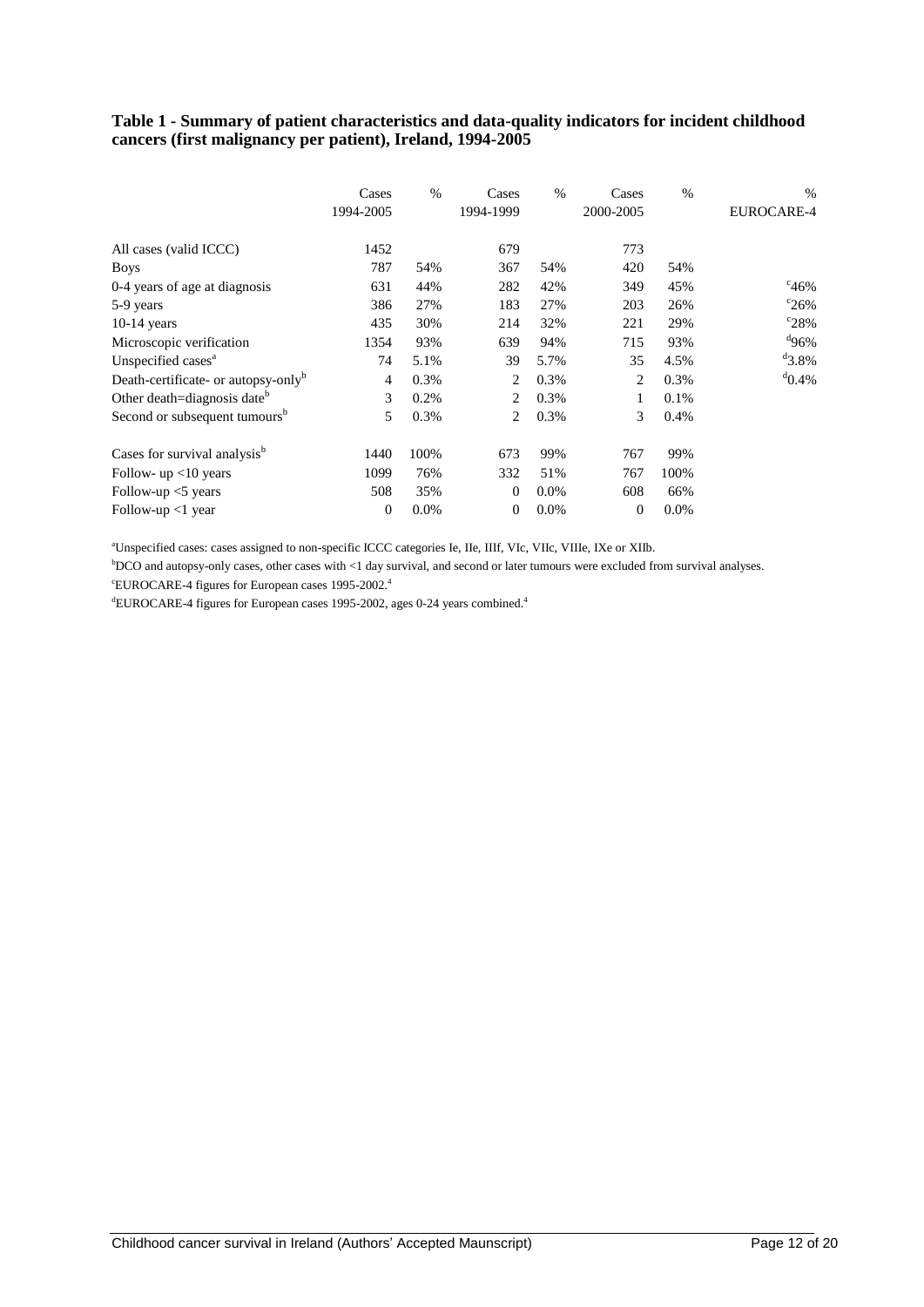**Table 2 – Percentage distribution by deprivation category (area of residence) of childhood cancer cases included in survival analyses, Ireland, 1994-2005, in relation to baseline population percentages for the same period. Patients from unknown deprivation category (11% of cases) are not tabulated.**

| <b>SAHRU</b> deprivation<br>index | All cancers | Leukaemias<br>& related | Lymphomas<br>& related | $CNS$ &<br>related | Population<br>(ages $0-14$ ) |
|-----------------------------------|-------------|-------------------------|------------------------|--------------------|------------------------------|
| $1-2$ (least deprived)            | 23%         | 25%                     | 20%                    | 23%                | 23%                          |
| $3-4$                             | 16%         | 17%                     | 18%                    | 16%                | 15%                          |
| $5-6$                             | 13%         | 13%                     | 14%                    | 13%                | 14%                          |
| $7 - 8$                           | 18%         | 18%                     | 19%                    | 19%                | 18%                          |
| $9-10$ (most deprived)            | 30%         | 27%                     | 29%                    | 29%                | 30%                          |

## **Table 3 - Childhood cancer incidence rates, Ireland, by broad diagnosis period, 1994-2005**

|                                                                           | World age-standardized rates (per million children per year) |        |     |           |        |           |      |        |     |  |
|---------------------------------------------------------------------------|--------------------------------------------------------------|--------|-----|-----------|--------|-----------|------|--------|-----|--|
| Description & ICCC group                                                  | 1994-1997                                                    |        |     | 1998-2001 |        | 2002-2005 |      |        |     |  |
|                                                                           | Rate                                                         | 95% CI |     | Rate      | 95% CI |           | Rate | 95% CI |     |  |
| All childhood cancers (ICCC groups I-XII)                                 | 137                                                          | 124    | 150 | 153       | 139    | 167       | 158  | 144    | 171 |  |
| I. Leukaemias, myeloproliferative diseases,<br>& myelodysplastic diseases | 43                                                           | 36     | 51  | 48        | 40     | 56        | 50   | 43     | 58  |  |
| II. Lymphomas & reticuloendothelial                                       | 13                                                           | 9      | 17  | 18        | 13     | 22        | 16   | 11     | 20  |  |
| neoplasms                                                                 |                                                              |        |     |           |        |           |      |        |     |  |
| III. CNS $\&$ miscellaneous intracranial $\&$                             | 40                                                           | 33     | 47  | 34        | 27     | 40        | 39   | 32     | 45  |  |
| intraspinal neoplasms                                                     |                                                              |        |     |           |        |           |      |        |     |  |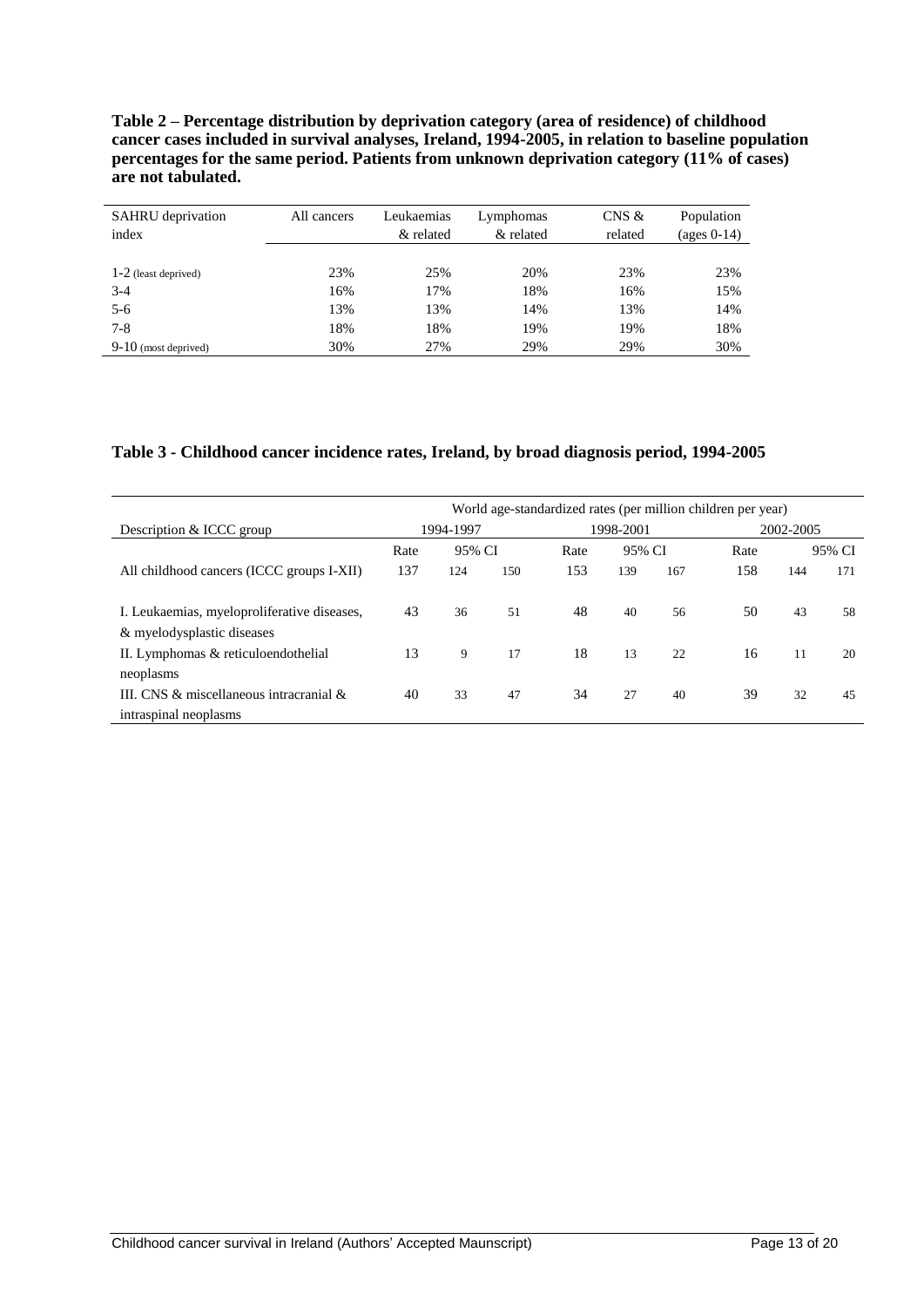#### **Table 4 - Observed five-year survival and ten-year survival of childhood cancer patients in Ireland by year of diagnosis**

|                                     |           | 5-yr survival           |           | <sup>a</sup> Hazard ratio | 10-yr survival |           |
|-------------------------------------|-----------|-------------------------|-----------|---------------------------|----------------|-----------|
|                                     | 1994-2005 | 1994-1999               | 2000-2005 | 2000-05                   | 1994-2005      | 2000-2005 |
|                                     | complete  | $\operatorname{cohort}$ | complete  | v 1994-1999               | complete       | hybrid    |
|                                     |           |                         |           |                           |                |           |
| All ICCC3-classified neoplasms      | 79%       | 79%                     | 80%       | $b$ 0.99                  | 76%            | 77%       |
|                                     | 77-81%    | 75-82%                  | 76-83%    | $0.79 - 1.25$             | 74-79%         | 74-80%    |
| All cases (age 0 only)              | 71%       | 71%                     | 72%       | $^{b}$ 1.05               | 71%            | 72%       |
|                                     | 62-78%    | 56-81%                  | 59-81%    | $0.52 - 2.09$             | 62-78%         | 61-81%    |
| I. Leukaemias, myeloproliferative   | 77%       | 78%                     | 76%       | $b_{1.05}$                | 74%            | 74%       |
| & myelodysplastic diseases          | 72-81%    | 71-83%                  | 68-82%    | $0.69 - 1.61$             | 68-78%         | 68-78%    |
| I. (age $0$ only)                   | 25%       | 29%                     | 24%       | $b_{1.48}$                | 25%            | 32%       |
|                                     | 8.2-47%   | 4.1-61%                 | 4.4-53%   | 0.43-5.01                 | 8.2-47%        | 8.5-58%   |
| Ia. Lymphoid leukaemias             | 80%       | 80%                     | 81%       | 0.93                      | 77%            | 77%       |
|                                     | 76-85%    | 73-85%                  | 73-87%    | $0.55 - 1.56$             | 71-82%         | 71-83%    |
| Ia. (age 0 only)                    | 22%       | 20%                     | 25%       | 0.80                      | 22%            | 26%       |
|                                     | 3.5-50%   | 8.4-58%                 | 1.2-65%   | $0.13 - 4.65$             | 3.5-50%        | 12-67%    |
| Ib. Acute myeloid leukaemias        | 65%       | 65%                     | 61%       | 1.13                      | 63%            | 64%       |
|                                     | 52-75%    | 45-79%                  | 42-74%    | $0.51 - 2.52$             | 50-73%         | 49-76%    |
| II. Lymphomas & reticuloendothelial | 91%       | 87%                     | 96%       | $b_{0.35}$                | 90%            | 92%       |
| neoplasms                           | 86-95%    | 7.0-93%                 | 89-99%    | $0.09 - 1.31$             | 84-94%         | 85-96%    |
| IIa. Hodgkin lymphoma               | 91%       | 86%                     | 97%       | 0.31                      | 88%            | 89%       |
|                                     | 80-96%    | 66-94%                  | 80-100%   | $0.03 - 2.84$             | 73-95%         | 73-96%    |
| IIb. Non-Hodgkin lymphoma           | 93%       | 89%                     | 97%       | $\rm ^{cd}0.50$           | 93%            | 95%       |
|                                     | 82-97%    | 68-96%                  | 80-100%   | $0.05 - 5.62$             | 82-97%         | 83-9%     |
| III. CNS & miscell. intracranial &  | 73%       | 72%                     | 73%       | °C0.88                    | 69%            | 71%       |
| intraspinal neoplasms               | 68-77%    | 65-78%                  | 65-79%    | 0.59-1.32                 | 63-74%         | 64-76%    |
| III. (age 0 only)                   | 54%       | 50%                     | 56%       | 0.89                      | 54%            | 61%       |
|                                     | 34-70%    | 23-72%                  | 25-78%    | $0.29 - 2.68$             | 34-70%         | 34-80%    |
| IIIa. Ependymomas &                 | 61%       | 60%                     | 64%       | 0.95                      | 43%            | 44%       |
| choroid plexus tumours              | 37-78%    | 25-83%                  | 33-84%    | $0.25 - 3.58$             | 13-71%         | 13-72%    |
| IIIb. Astrocytomas                  | $81\%$    | 79%                     | 83%       | $^{\circ}0.69$            | 79%            | 84%       |
|                                     | 75-86%    | 70-86%                  | 72-90%    | $0.35 - 1.36$             | 72-85%         | 75-90%    |
| IIIc. Intracranial & intraspinal    | 52%       | 49%                     | 59%       | 0.74                      | 47%            | 51%       |
| embryonic tumours                   | 39-64%    | 32-63%                  | 35-77%    | $0.34 - 1.60$             | 33-60%         | 34-66%    |

<sup>a</sup>Hazard-ratio comparisons between 1994-99 and 2000-05 are based on Cox regression, adjusted for age and sex (also casemix within major groups).

<sup>b</sup>Cox regression includes interaction between casemix and follow-up time (non-proportionality of hazards) for this group. <sup>c</sup>Interaction between age and time.

<sup>d</sup>Interaction between sex and time.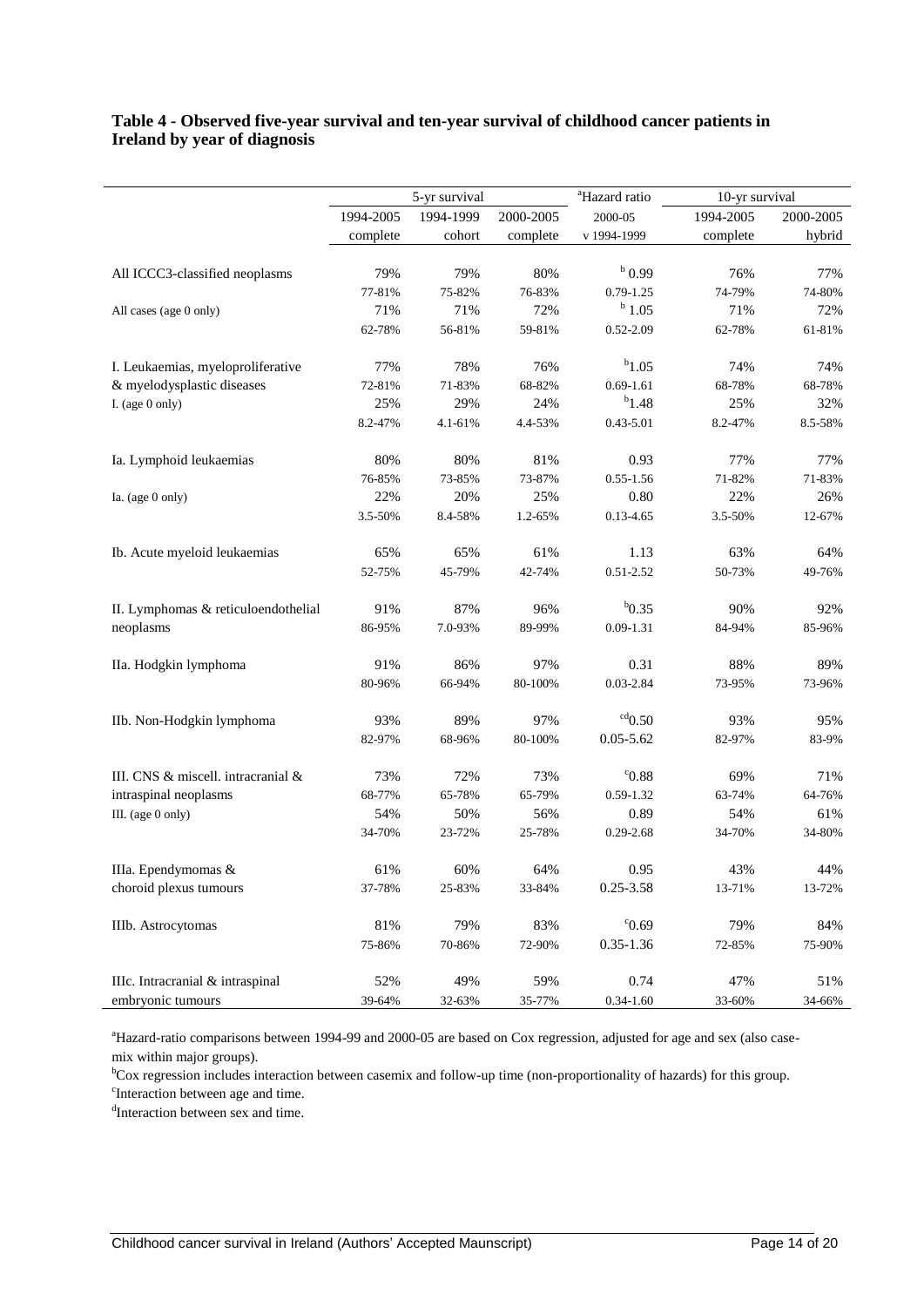|                          |           |           |               |               | 2002 SAHRU deprivation $index^{17}$ |               |                          |                     |              | Region of residence |               |               |
|--------------------------|-----------|-----------|---------------|---------------|-------------------------------------|---------------|--------------------------|---------------------|--------------|---------------------|---------------|---------------|
|                          |           | 1-2 least | $3-4$         | $5-6$         | $7 - 8$                             | $9-10$ most   | unknown                  | overall             | Dublin &     | Dublin &            | South         | West          |
|                          |           | deprived  |               |               |                                     | deprived      |                          | trend <sup>ab</sup> | Mid Leinster | North East          |               |               |
| All cancers              | cases     | 297       | 204           | 172           | 234                                 | 380           | 160                      |                     | 430          | 277                 | 376           | 357           |
|                          | $5-yr$    | 79%       | 83%           | 77%           | 75%                                 | 80%           | 82%                      |                     | 79%          | 77%                 | 80%           | $81\%$        |
|                          | 95% CI    | 74-84%    | 77-88%        | 69-82%        | 69-80%                              | 75-84%        | 74-88%                   |                     | 74-82%       | 71-81%              | 75-88%        | 77-85%        |
|                          | $10-yr$   | 77%       | 79%           | 71%           | 72%                                 | 77%           | 82%                      |                     | 75%          | 75%                 | 77%           | 77%           |
|                          | 95% CI    | 72-82%    | 71-85%        | 63-78%        | 64-78%                              | 71-81%        | 74-88%                   |                     | 70-80%       | 69-80%              | 72-81%        | 72-82%        |
|                          | $HR^b$    | 1.00      | 0.79          | 1.36          | 1.25                                | 1.01          | 0.81                     | 1.03                | 1.00         | 1.12                | 0.89          | 0.87          |
|                          | 95% CI    |           | $0.52 - 1.21$ | $0.92 - 2.02$ | $0.86 - 1.80$                       | $0.72 - 1.42$ | $0.51 - 1.29$            | $0.96 - 1.11$       | $\sim$       | $0.81 - 1.54$       | $0.65 - 1.21$ | $0.63 - 1.19$ |
| All cancers (age 0 only) | $HR^b$    | 1.00      | 1.30          | 1.93          | 1.54                                | 1.71          | 0.38                     | 1.12                | 1.00         | 0.72                | 0.69          | 1.42          |
|                          | 95% CI    |           | $0.30 - 5.65$ | $0.41 - 9.16$ | $0.46 - 5.18$                       | $0.63 - 4.59$ | $0.04 - 3.28$            | $0.89 - 1.42$       |              | $0.24 - 2.12$       | $0.24 - 1.93$ | 0.49-4.12     |
| I. Leukaemias & related  | cases     | 96        | 65            | 49            | 69                                  | 105           | 51                       |                     | 130          | 76                  | 120           | 106           |
|                          | $5-yr$    | 79%       | 77%           | 76%           | 77%                                 | 73%           | $81\%$                   |                     | 76%          | 77%                 | 79%           | 74%           |
|                          | 95% CI    | 69-86%    | 64-86%        | 61-86%        | 64-85%                              | 62-81%        | 64-90%                   |                     | 67-83%       | 65-85%              | 70-86%        | 64-82%        |
|                          | $10-yr$   | 79%       | 73%           | 70%           | 72%                                 | 70%           | $81\%$                   |                     | 73%          | 77%                 | 75%           | 70%           |
|                          | 95% CI    | 69-86%    | 57-84%        | 53-81%        | 59-82%                              | 58-79%        | 64-90%                   |                     | 64-81%       | 65-85%              | 65-83%        | 59-79%        |
|                          | HR        | 1.00      | 0.96          | 1.60          | 1.23                                | 1.08          | 0.86                     | 1.04                | 1.00         | 0.88                | 0.86          | 1.01          |
|                          | 95% CI    |           | 0.48-1.93     | 0.77-3.30     | $0.62 - 2.43$                       | $0.60 - 1.96$ | 0.38-1.97                | $0.91 - 1.19$       | ÷,           | $0.48 - 1.63$       | $0.50 - 1.51$ | $0.58 - 1.75$ |
| I. (age $0$ only)        | $\rm{HR}$ |           |               |               |                                     |               | $\overline{\phantom{a}}$ | 1.10                |              |                     |               |               |
|                          | 95% CI    |           |               |               |                                     |               |                          | $0.82 - 1.47$       |              |                     |               |               |
| Ia. Lymphoid leukaemias  | cases     | 78        | 48            | 46            | 55                                  | 74            | 45                       |                     | 101          | 62                  | 100           | 81            |
|                          | $5-yr$    | 83%       | 83%           | 81%           | 80%                                 | 75%           | 85%                      |                     | 78%          | 82%                 | 83%           | 79%           |
|                          | 95% CI    | 72-90%    | 67-92%        | 65-90%        | 66-89%                              | 62-84%        | 66-92%                   |                     | 67-86%       | 68-90%              | 74-90%        | 68-87%        |
|                          | $10-yr$   | 83%       | 78%           | 74%           | 74%                                 | 71%           | 85%                      |                     | 74%          | 82%                 | 79%           | 74%           |
|                          | 95% CI    | 72-90%    | 59-89%        | 56-85%        | 59-85%                              | 55-82%        | 66-92%                   |                     | 63-83%       | 68-90%              | 67-87%        | 60-83%        |
|                          | HR        | 1.00      | 1.05          | 1.55          | 1.45                                | 1.42          | 0.91                     | 1.10                | 1.00         | 0.71                | 0.70          | 0.90          |
|                          | 95% CI    |           | 0.43-2.56     | 0.66-3.63     | $0.65 - 3.24$                       | $0.69 - 2.95$ | $0.34 - 2.40$            | $0.93 - 1.30$       |              | $0.33 - 1.52$       | $0.36 - 1.35$ | $0.47 - 1.72$ |
| II. Lymphomas & related  | cases     | 30        | 27            | 21            | 28                                  | 44            | 18                       |                     | 43           | 42                  | 41            | 42            |
|                          | $5-yr$    | 93%       | 96%           | 85%           | 89%                                 | 93%           | 89%                      |                     | 95%          | 84%                 | 89%           | 98%           |

**Table 5 - Observed five-year and ten-year survival of childhood cancer patients in Ireland by area-based deprivation category and region of residence, 1994-2005**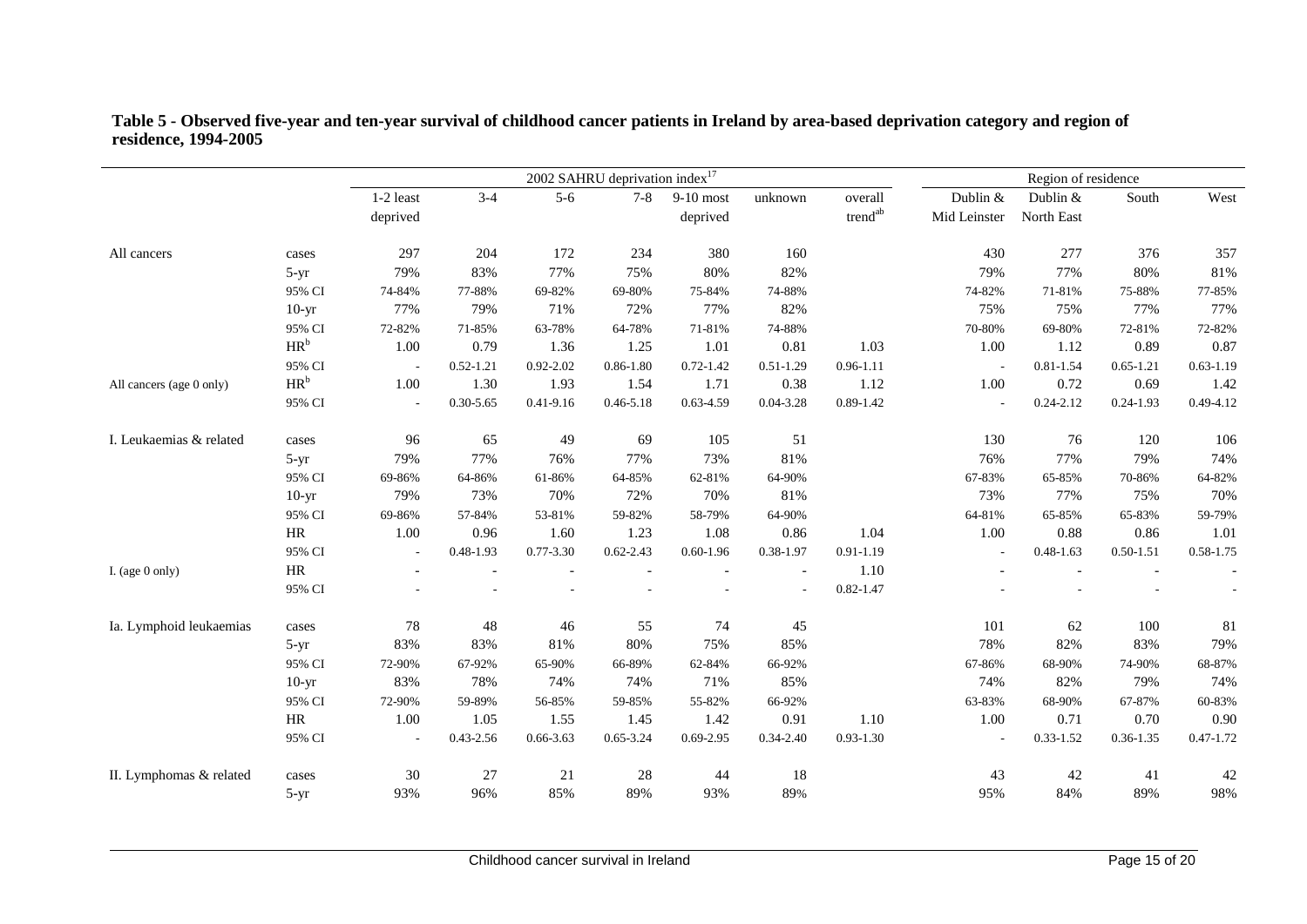|                     | 95% CI  | 73-98% | 76-99%        | 61-95%        | 69-96%        | 79-98%        | 43-98%        |               | 82-99% | 68-93%        | 73-96%        | 84-100%       |
|---------------------|---------|--------|---------------|---------------|---------------|---------------|---------------|---------------|--------|---------------|---------------|---------------|
|                     | $10-yr$ | 93%    | 96%           | 74%           | 89%           | 93%           | 89%           |               | 95%    | 79%           | 89%           | 98%           |
|                     | 95% CI  | 73-98% | 76-99%        | 40-90%        | 69-96%        | 79-98%        | 43-98%        |               | 82-99% | 59-90%        | 73-96%        | 84-100%       |
|                     | HR      | 1.00   | 0.68          | 4.78          | 1.18          | 1.27          | 1.41          | 1.04          | 1.00   | 4.32          | 2.07          | 0.59          |
|                     | 95% CI  | $\sim$ | $0.05 - 8.62$ | 0.68-33.6     | $0.17 - 8.08$ | $0.19 - 8.55$ | $0.11 - 17.5$ | $0.71 - 1.53$ | $\sim$ | $0.85 - 22.0$ | $0.33 - 13.2$ | 0.07-7.32     |
| III. CNS & related  | cases   | 75     | 53            | 44            | 63            | 95            | 43            |               | 116    | 71            | 102           | -84           |
|                     | $5-yr$  | 70%    | 78%           | 70%           | 69%           | 74%           | 74%           |               | 65%    | 76%           | 73%           | 79%           |
|                     | 95% CI  | 58-79% | 63-87%        | 55-82%        | 54-80%        | 64-82%        | 58-85%        |               | 55-73% | 64-84%        | 63-81%        | 68-87%        |
|                     | $10-yr$ | 65%    | 73%           | 66%           | 65%           | 71%           | 74%           |               | 59%    | 76%           | 70%           | 74%           |
|                     | 95% CI  | 51-75% | 57-84%        | 47-78%        | 48-77%        | 60-79%        | 58-85%        |               | 47-69% | 64-84%        | 59-78%        | 61-83%        |
|                     | HR      | 1.00   | 0.71          | 1.09          | 1.08          | 0.87          | 0.90          | 1.00          | 1.00   | 0.65          | 0.76          | $*0.51$       |
|                     | 95% CI  | $\sim$ | $0.34 - 1.45$ | $0.55 - 2.13$ | $0.57 - 2.01$ | $0.49 - 1.53$ | $0.43 - 1.86$ | $0.88 - 1.14$ |        | $0.36 - 1.16$ | $0.46 - 1.24$ | $0.29 - 0.91$ |
| III. (age $0$ only) | HR      | 1.00   | 0.65          | 9.29          | 0.93          | 1.40          |               | 0.99          | 1.00   | 1.15          | 1.33          | 2.77          |
|                     | 95% CI  | $\sim$ | $0.06 - 7.26$ | 0.37-230.9    | $0.04 - 20.7$ | $0.32 - 6.05$ |               | $0.69 - 1.41$ | $\sim$ | $0.07 - 18.7$ | $0.29 - 6.13$ | 0.32-23.9     |

<sup>a</sup>Overall trend if deprivation category is treated as a continuous variable (1-5).

<sup>b</sup>Hazard ratios derived by Cox regression, including both deprivation and region of residence (adjusted for deprivation as a category) in the model, also adjusting for age, sex, diagnosis period and (within major groups) case-mix; includes adjustment for interaction between case-mix and follow-up time (non-proportionality of hazards) for all cancers combined, group I and group II; includes adjustment for interaction between age and follow-up time for group III.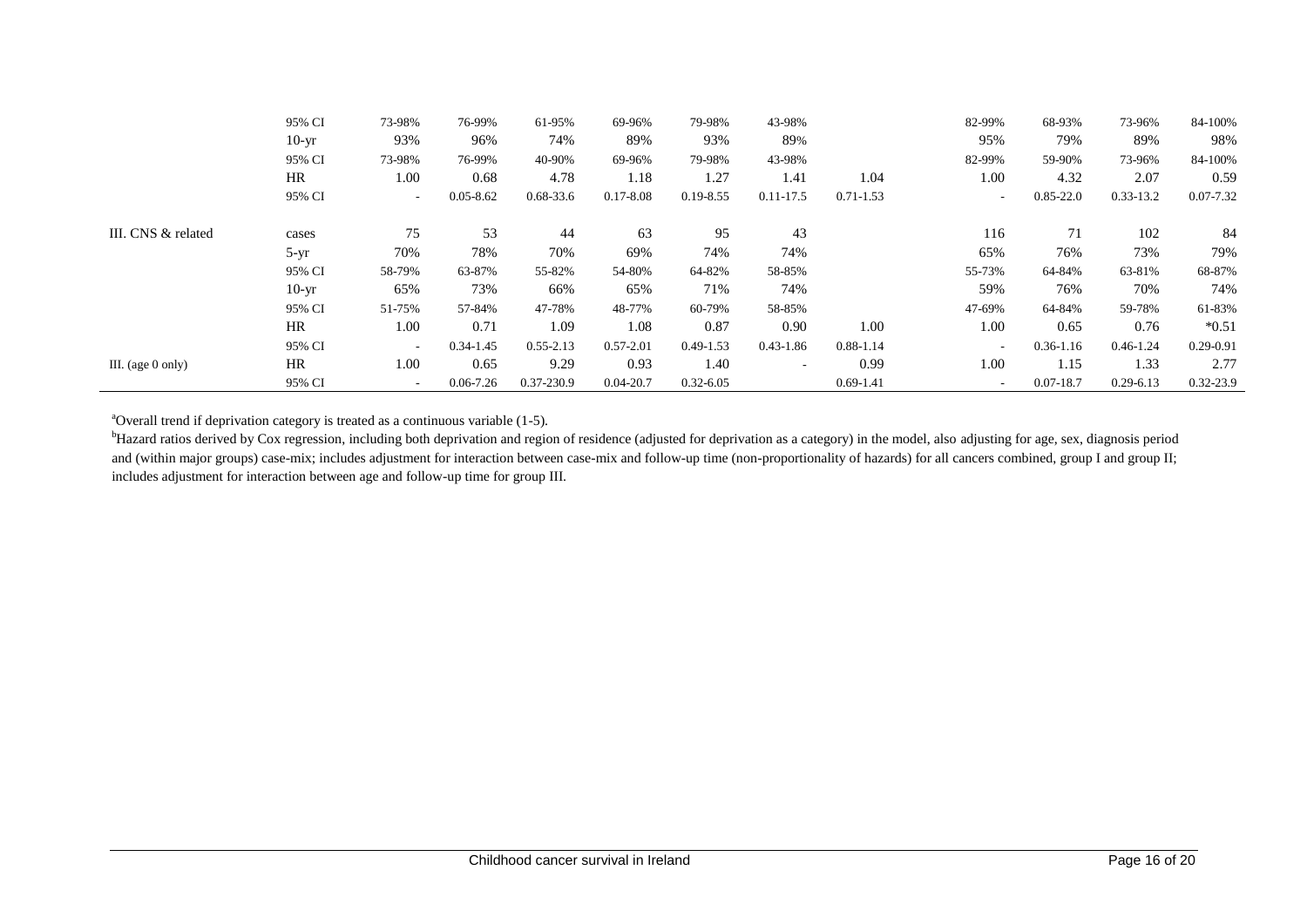## **Appendix Table 1 - Modality and region of tumour-directed treatment<sup>a</sup> in relation to region of residence for childhood cancer patients in Ireland, 1994-2005: all cases combined, and ICCC groups I-III**

| Cancer type and region of residence |           | Tumour-directed treatment modality | Region(s) where tumour-directed treatment received |              |          |            |            |      |      |
|-------------------------------------|-----------|------------------------------------|----------------------------------------------------|--------------|----------|------------|------------|------|------|
|                                     | n (cases) | any                                | surgery                                            | radiotherapy | medical  |            |            |      |      |
|                                     |           |                                    |                                                    |              | oncology | <b>DML</b> | <b>DNE</b> | S    | W    |
| All childhood cancers               |           |                                    |                                                    |              |          |            |            |      |      |
| Dublin (south) & Mid Leinster (DML) | 431       | 91%                                | 40%                                                | 18%          | 69%      | 79%        | 23%        | 0.0% | 0.0% |
| Dublin (north) & North East (DNE)   | 278       | 90%                                | 37%                                                | 19%          | 67%      | 73%        | 30%        | 0.0% | 0.0% |
| South $(S)$                         | 378       | 88%                                | 37%                                                | 19%          | 66%      | 61%        | 13%        | 34%  | 0.3% |
| West $(W)$                          | 360       | 88%                                | 40%                                                | 21%          | 70%      | 73%        | 20%        | 1.7% | 13%  |
| total                               | 1447      | 89%                                | 39%                                                | 19%          | 68%      | 72%        | 21%        | 9.4% | 3.2% |
| I. Leukaemias & related neoplasms   |           |                                    |                                                    |              |          |            |            |      |      |
| Dublin (south) & Mid Leinster (DML) | 131       | 96%                                | 0.8%                                               | 3.8%         | 96%      | 95%        | 0.8%       | 0.0% | 0.0% |
| Dublin (north) & North East (DNE)   | 77        | 99%                                | 1.3%                                               | 3.9%         | 99%      | 92%        | 13%        | 0.0% | 0.0% |
| South                               | 120       | 96%                                | 0.8%                                               | 4.2%         | 95%      | 69%        | 2.5%       | 38%  | 0.0% |
| West                                | 107       | 94%                                | 0.0%                                               | 4.7%         | 94%      | 85%        | 2.8%       | 0.0% | 15%  |
| total                               | 435       | 96%                                | 0.7%                                               | 4.1%         | 96%      | 85%        | 3.9%       | 10%  | 3.7% |
| II. Lymphomas & related neoplasms   |           |                                    |                                                    |              |          |            |            |      |      |
| Dublin (south) & Mid Leinster (DML) | 43        | 91%                                | 7.0%                                               | 4.7%         | 86%      | 91%        | 2.3%       | 0.0% | 0.0% |
| Dublin (north) & North East (DNE)   | 42        | 98%                                | 26%                                                | 12%          | 91%      | 93%        | 19%        | 0.0% | 0.0% |
| South                               | 41        | 98%                                | 17%                                                | 12%          | 83%      | 76%        | 2.4%       | 39%  | 0.0% |
| West                                | 42        | 95%                                | 14%                                                | 14%          | 81%      | 83%        | 4.8%       | 0.0% | 19%  |
| total                               | 168       | 95%                                | 16%                                                | 11%          | 85%      | 86%        | 7.1%       | 10%  | 4.8% |
| III. CNS & related neoplasms        |           |                                    |                                                    |              |          |            |            |      |      |
| Dublin (south) & Mid Leinster (DML) | 116       | 80%                                | 58%                                                | 32%          | 34%      | 48%        | 58%        | 0.0% | 0.0% |
| Dublin (north) & North East (DNE)   | 71        | 70%                                | 54%                                                | 25%          | 18%      | 34%        | 55%        | 0.0% | 0.0% |
| South                               | 102       | 71%                                | 52%                                                | 28%          | 23%      | 30%        | 23%        | 39%  | 0.0% |
| West                                | 84        | 79%                                | 63%                                                | 33%          | 36%      | 43%        | 60%        | 3.6% | 3.6% |
| total                               | 373       | 75%                                | 57%                                                | 30%          | 28%      | 39%        | 48%        | 12%  | 0.8% |

a Surgical excision, radiotherapy or medical oncology within 12 months following diagnosis. For patients who had treatment in more than one region, each region is counted.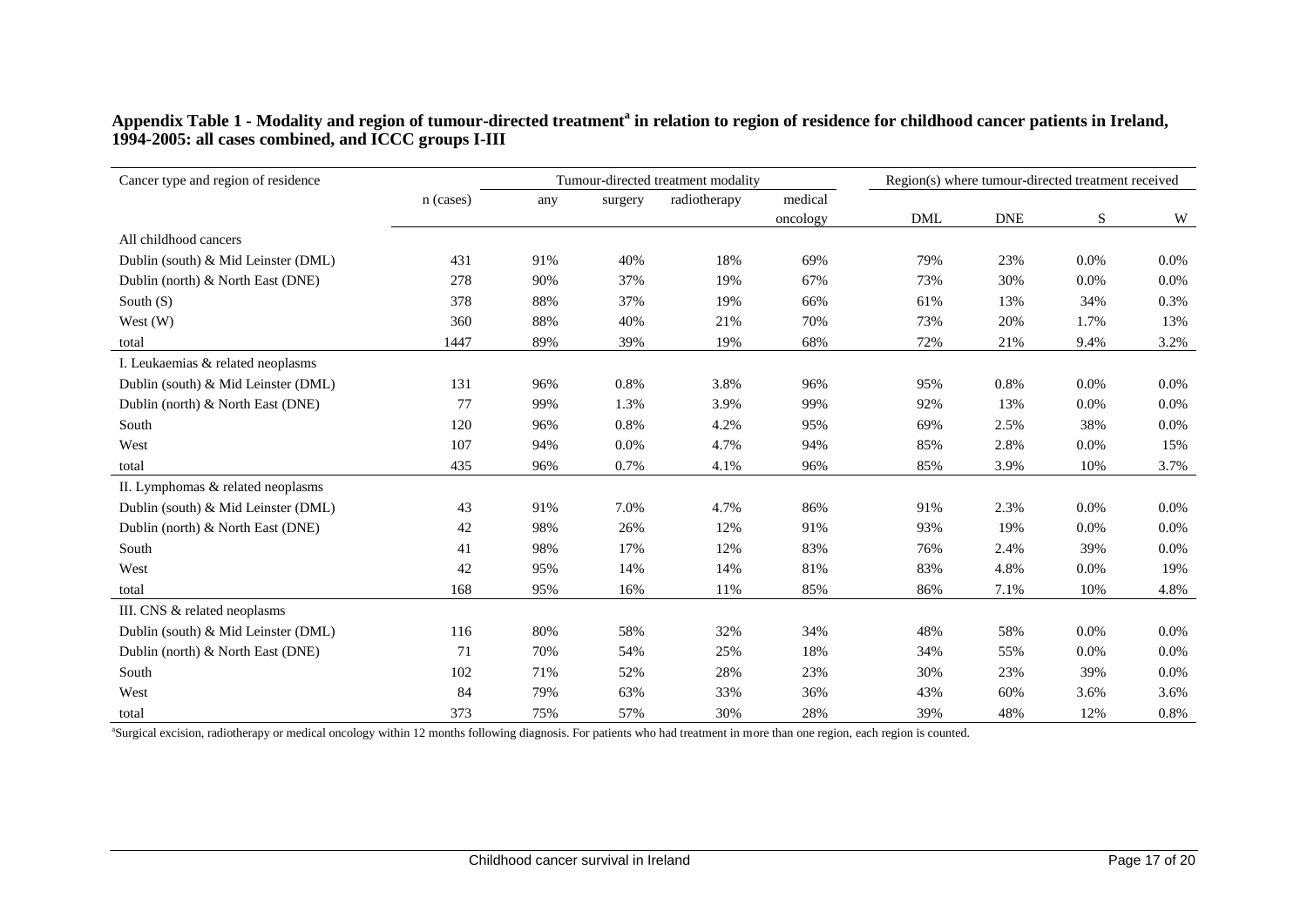|                                     |           | $5-yr^{(1yr)}$ survival |           | $10-yr^{(5yr)}$ |
|-------------------------------------|-----------|-------------------------|-----------|-----------------|
|                                     | 1994-2005 | 1994-1999               | 2000-2005 | 1994-2005       |
|                                     |           |                         |           |                 |
| All ICCC3-classified neoplasms      | 87%       | 87%                     | 87%       | 96%             |
|                                     | 85-89%    | 84-90%                  | 84-90%    | 94-97%          |
| I. Leukaemias, myeloproliferative   | 86%       | 91%                     | 86%       | 96%             |
| & myelodysplastic diseases          | 81-89%    | 86-94%                  | 78-91%    | 91-98%          |
| Ia. Lymphoid leukaemias             | 87%       | 86%                     | 88%       | 95%             |
|                                     | 82-90%    | 79 - 90%                | 79-93%    | 90-98%          |
| Ib. Acute myeloid leukaemias        | 85%       | 87%                     | 83%       | 100%            |
|                                     | 72-93%    | 65-96%                  | 59-93%    |                 |
| II. Lymphomas & reticuloendothelial | 93%       | 88%                     | 99%       | 99%             |
| neoplasms                           | 87-96%    | 79-94%                  | 91-100%   | 91-100%         |
| IIa. Hodgkin lymphoma               | 91%       | 86%                     | 97%       | 96%             |
|                                     | 80-96%    | 66-94%                  | 80-100%   | 75-99%          |
| IIb. Non-Hodgkin lymphoma           | 94%       | 89%                     | 100%      | 100%            |
|                                     | 84-98%    | 68-96%                  |           |                 |
| III. CNS & miscell. intracranial &  | 86%       | 89%                     | 83%       | 95%             |
| intraspinal neoplasms               | 82-90%    | 83-93%                  | 75-89%    | 89-98%          |
| IIIa. Ependymomas &                 | 66%       | 67%                     | 68%       | 71%             |
| choroid plexus tumours              | 40-82%    | 28-88%                  | 34-87%    | 9.0-95%         |
| IIIb. Astrocytomas                  | 94%       | 97%                     | 89%       | 97%             |
|                                     | 88-97%    | 89-99%                  | 78-95%    | 90-99%          |
| IIIc. Intracranial & intraspinal    | 68%       | 64%                     | 75%       | 89%             |
| embryonic tumours                   | 51-79%    | 44-79%                  | 43-90%    | 63-97%          |

# **Appendix Table 2 - Observed conditional five-year survival and conditional ten-year survival of childhood cancer patients in Ireland by year of diagnosis**

 $5-yr^{(1yr)}$  survival: 5-year survival conditional on 1-year survival. 10-yr<sup>(5yr)</sup>: 10-year survival conditional on 5-year survival.

l,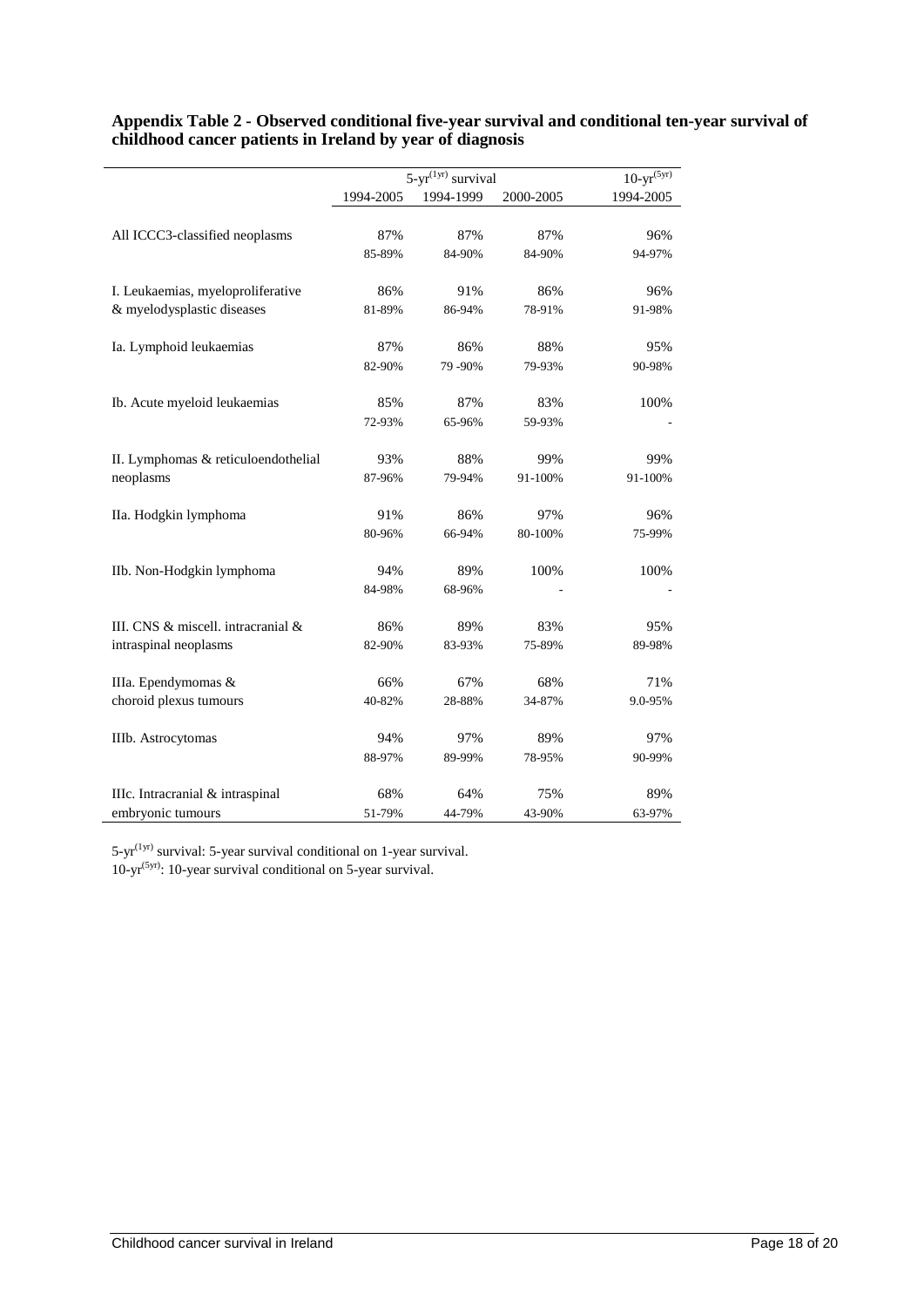|                         |               | 2002 SAHRU deprivation index <sup>17</sup> |         |         |         |             |  |  |  |  |
|-------------------------|---------------|--------------------------------------------|---------|---------|---------|-------------|--|--|--|--|
|                         |               | 1-2 least                                  | $3 - 4$ | $5 - 6$ | $7 - 8$ | $9-10$ most |  |  |  |  |
|                         |               | deprived                                   |         |         |         | deprived    |  |  |  |  |
|                         |               |                                            |         |         |         |             |  |  |  |  |
| All cancers             | cases         | 297                                        | 204     | 172     | 234     | 380         |  |  |  |  |
|                         | $5-yr^{1yr}$  | 87%                                        | 89%     | 88%     | 83%     | 89%         |  |  |  |  |
|                         | 95% CI        | 82-90%                                     | 83-93%  | 81-92%  | 76-88%  | 85-92%      |  |  |  |  |
|                         | $10-yr^{5yr}$ | 98%                                        | 95%     | 93%     | 96%     | 96%         |  |  |  |  |
|                         | 95% CI        | 93-99%                                     | 86-99%  | 84-97%  | 88-98%  | 91-98%      |  |  |  |  |
| I. Leukaemias & related | cases         | 96                                         | 65      | 49      | 69      | 105         |  |  |  |  |
|                         | $5-yr^{1yr}$  | 91%                                        | 84%     | 87%     | 86%     | 82%         |  |  |  |  |
|                         | 95% CI        | 81-95%                                     | 70-92%  | 71-94%  | 73-93%  | 72-89%      |  |  |  |  |
|                         | $10-yr^{5yr}$ | 100%                                       | 95%     | 91%     | 94%     | 96%         |  |  |  |  |
|                         | 95% CI        |                                            | 68-99%  | 69-98%  | 78-98%  | 74-99%      |  |  |  |  |
| Ia. Lymphoid leukaemias | cases         | 78                                         | 48      | 46      | 55      | 74          |  |  |  |  |
|                         | $5-yr^{1yr}$  | 90%                                        | 87%     | 89%     | 87%     | 80%         |  |  |  |  |
|                         | 95% CI        | 79-95%                                     | 71-94%  | 73-96%  | 72-94%  | 67-89%      |  |  |  |  |
|                         | $10-yr^{5yr}$ | 100%                                       | 94%     | 91%     | 93%     | 94%         |  |  |  |  |
|                         | 95% CI        |                                            | 64-99%  | 69-98%  | 74-98%  | 66-99%      |  |  |  |  |
| II. Lymphomas & related | cases         | 30                                         | 27      | 21      | 28      | 44          |  |  |  |  |
|                         | $5-yr^{1yr}$  | 96%                                        | 100%    | 90%     | 89%     | 93%         |  |  |  |  |
|                         | 95% CI        | 74-99%                                     |         | 64-97%  | 69-96%  | 79-98%      |  |  |  |  |
|                         | $10-yr^{5yr}$ | 100%                                       | 100%    | 87%     | 100%    | 100%        |  |  |  |  |
|                         | 95% CI        |                                            |         | 36-98%  |         |             |  |  |  |  |
| III. CNS & related      | cases         | 75                                         | 53      | 44      | 63      | 95          |  |  |  |  |
|                         | $5-yr^{1yr}$  | 82%                                        | 86%     | 91%     | 81%     | 89%         |  |  |  |  |
|                         | 95% CI        | 69-89%                                     | 71-93%  | 75-97%  | 64-90%  | 80-95%      |  |  |  |  |
|                         | $10-yr^{5yr}$ | 93%                                        | 95%     | 93%     | 94%     | 95%         |  |  |  |  |
|                         | 95% CI        | 74-98%                                     | 68-99%  | 60-99%  | 62-99%  | 82-99%      |  |  |  |  |

**Appendix Table 3 - Observed conditional five-year and ten-year survival of childhood cancer patients in Ireland in relation to area-based deprivation, 1994-2005**

5-yr1yr: 5-year survival conditional on 1-year survival.

l,

l.

10-yr5yr: 10-year survival conditional on 5-year survival.